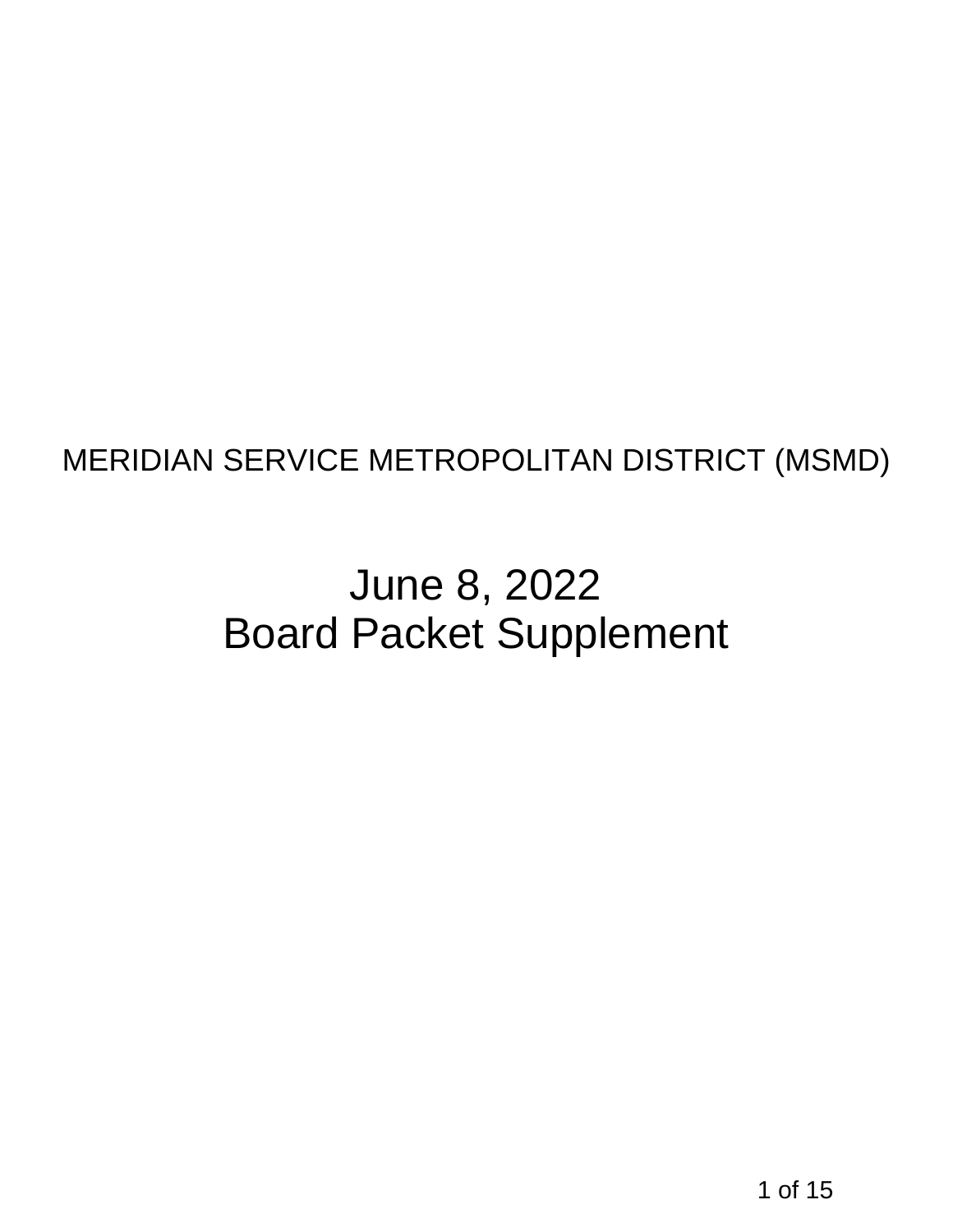# **MERIDIAN SERVICE METROPOLITAN DISTRICT CASH POSITION SUMMARY For the Period Ended April 30, 2022 Adjusted as of May 31, 2022**

|                                                         |                    | <b>CHECKING</b><br><b>Wells Fargo</b> |
|---------------------------------------------------------|--------------------|---------------------------------------|
| <b>Account Activity Item Description</b>                |                    |                                       |
| Cash balance at end of period                           | \$                 | 1,973,011                             |
| <b>May activity:</b>                                    |                    |                                       |
| Utility billing from residents                          |                    | 606,106                               |
| <b>Recreation Center Program Fees</b>                   |                    | 14,102                                |
| Tap fees and meter fees (In)                            |                    | 556,510                               |
| Tap fees transferred to MRMD (Out)                      |                    | (539,000)                             |
| AT&T, Falcon Freedom Days and reimbursements<br>Payroll |                    | 70,819<br>(151, 639)                  |
| Transfer to Clean Water Loan Fund                       |                    | (159,008)                             |
| May checks and payments                                 |                    |                                       |
| Operations incl. interim checks                         |                    | (856, 956)                            |
| Interest, fees and returned checks                      |                    | (1,520)                               |
| Sub-total                                               |                    | 1,512,426                             |
| June 8th payment Estimate                               |                    | (635,000)                             |
| <b>Adjusted balance</b>                                 | $\mathbf{\hat{s}}$ | 877,426                               |
| Less restricted funds as of May 31, 2022:               |                    |                                       |
| <b>Conservation Trust Funds</b>                         |                    | 38,204                                |
| 5% Reserve Fund                                         |                    | (33, 330)                             |
| Sewer Reserve Fund                                      |                    | (12, 928)                             |
| <b>Capital Project Funds</b>                            |                    | (43, 074)                             |
| <b>Rate Stabilization Fund</b>                          |                    | 16,553                                |
| Capital TDS                                             |                    | 33,203                                |
| <b>Adjusted Unrestricted Balance</b>                    | \$                 | 876,055                               |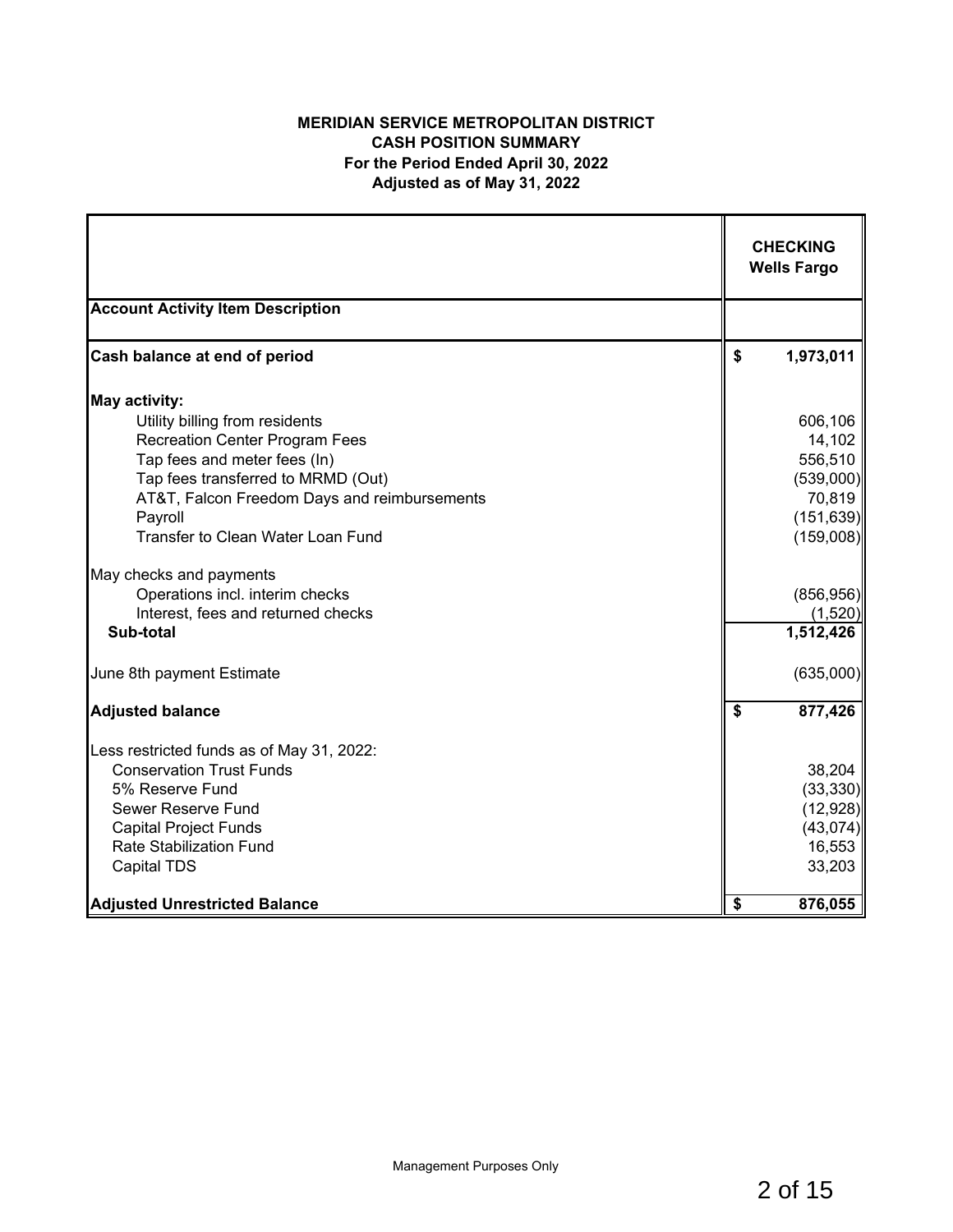### **MERIDIAN SERVICE METROPOLITAN DISTRICT CASH POSITION RECONCILED TO GENERAL LEDGER For the Period Ended April 30, 2022 Adjusted as of May 31, 2022 CASH POSITION SUMMARY**

|                                              |                                |                          |                                    |                          | <b>INVESTMENTS</b>            |                                        |                                              |                                                  |                                     |
|----------------------------------------------|--------------------------------|--------------------------|------------------------------------|--------------------------|-------------------------------|----------------------------------------|----------------------------------------------|--------------------------------------------------|-------------------------------------|
|                                              |                                |                          |                                    |                          | <b>ColoTrust Plus/Edge</b>    |                                        |                                              |                                                  |                                     |
|                                              | Checking<br><b>Wells Fargo</b> | <b>Petty Cash</b>        | Conservation<br><b>Trust Funds</b> | 5% Reserve               | <b>Sewer</b><br>Reserve (\$2) | <b>Capital Project</b><br><b>Funds</b> | Rate<br><b>Stabilization</b><br><b>Funds</b> | <b>Bank of San</b><br>Juan<br><b>Loan 'Funds</b> | <b>TOTAL ALL</b><br><b>ACCOUNTS</b> |
| <b>Account Activity Item Description</b>     |                                |                          |                                    |                          |                               |                                        |                                              |                                                  |                                     |
| Cash balance at end of period                | 1,973,011                      | 386                      | 53,344                             | 2,139,336                | 422,187                       | 6,884,815                              | 648,360                                      | 476,641                                          | 12,598,080                          |
| May activity:                                |                                |                          |                                    |                          |                               |                                        |                                              |                                                  |                                     |
| Utility billing from residents               | 606,106                        |                          | $\overline{\phantom{a}}$           | $\overline{\phantom{a}}$ |                               |                                        | $\overline{\phantom{a}}$                     |                                                  | 606,106                             |
| Recreation Center Program Fees               | 14,102                         |                          | $\overline{\phantom{a}}$           |                          |                               |                                        | $\overline{\phantom{a}}$                     |                                                  | 14,102                              |
| Tap fees and meter fees (In)                 | 556,510                        |                          | $\overline{\phantom{a}}$           |                          |                               |                                        | $\overline{\phantom{a}}$                     |                                                  | 556,510                             |
| Tap fees transferred to MRMD (Out)           | (539,000)                      | $\overline{\phantom{0}}$ | $\overline{\phantom{a}}$           |                          |                               |                                        | $\overline{\phantom{a}}$                     |                                                  | (539,000)                           |
| AT&T, Falcon Freedom Days and reimbursements | 70,819                         |                          |                                    |                          |                               |                                        | $\overline{\phantom{a}}$                     |                                                  | 70,819                              |
| Payroll                                      | (151, 639)                     |                          |                                    |                          |                               |                                        | $\overline{\phantom{a}}$                     |                                                  | (151, 639)                          |
| Transfer to Clean Water Loan Fund            | (159,008)                      |                          |                                    |                          |                               |                                        |                                              |                                                  | (159,008)                           |
| May checks and payments                      |                                |                          |                                    |                          |                               |                                        |                                              |                                                  |                                     |
| Operations incl. interim checks              | (856, 956)                     | $\overline{\phantom{0}}$ | $\overline{\phantom{a}}$           | $\overline{\phantom{0}}$ | $\overline{\phantom{a}}$      |                                        | $\overline{\phantom{a}}$                     |                                                  | (856, 956)                          |
| Interest, fees and returned checks           | (1,520)                        |                          | 73                                 | 3,493                    | 662                           | 8,762                                  | 1,073                                        |                                                  | 12,544                              |
| Sub-total                                    | 1,512,426                      | 386                      | 53,417                             | 2,142,829                | 422,850                       | 6,893,577                              | 649,433                                      | 476,641                                          | 12,151,558                          |
| June 8th payment Estimate                    | (635,000)                      | $\overline{\phantom{a}}$ |                                    |                          |                               |                                        |                                              |                                                  | (635,000)                           |
| <b>Adjusted balance</b>                      | 877,426                        | 386                      | 53,417                             | 2,142,829                | 422,850                       | 6,893,577                              | 649,433                                      | 476,641                                          | 11,516,558                          |
| Less restricted funds as of May 31, 2022:    |                                |                          |                                    |                          |                               |                                        |                                              |                                                  |                                     |
| Petty Cash                                   |                                | (386)                    |                                    |                          |                               |                                        | $\overline{\phantom{a}}$                     |                                                  | (386)                               |
| <b>Conservation Trust Funds</b>              | 38,204                         | $\overline{\phantom{a}}$ | (53, 417)                          |                          |                               |                                        | $\overline{\phantom{a}}$                     |                                                  | (15, 213)                           |
| 5% Reserve Fund                              | (33, 330)                      | $\overline{\phantom{a}}$ |                                    | (2, 142, 829)            |                               |                                        |                                              |                                                  | (2, 176, 159)                       |
| Sewer Reserve Fund                           | (12, 928)                      |                          |                                    |                          | (422, 850)                    |                                        |                                              |                                                  | (435, 778)                          |
| <b>Capital Project Funds</b>                 | (43, 074)                      | $\overline{\phantom{0}}$ | $\overline{\phantom{a}}$           |                          |                               | (6,893,577)                            |                                              |                                                  | (6,936,651)                         |
| Rate Stabilization Fund                      | 16,553                         |                          | $\overline{\phantom{a}}$           |                          |                               |                                        | (649, 433)                                   |                                                  | (632, 880)                          |
| Capital TDS                                  | 33,203                         | $\overline{\phantom{0}}$ | $\overline{\phantom{a}}$           | $\overline{\phantom{a}}$ |                               |                                        |                                              | (476, 641)                                       | (443, 437)                          |
| <b>Unrestricted cash balance</b>             | $876,055$ \$<br>\$             |                          | $\sqrt{5}$<br>$\blacksquare$       | \$<br>$\blacksquare$     | $\sqrt{2}$                    | $\sqrt{2}$<br>$\blacksquare$           | \$<br>$\blacksquare$                         | S.                                               | 876,055                             |

Note: Additional investment accounts can be used for extraordinary expenditures.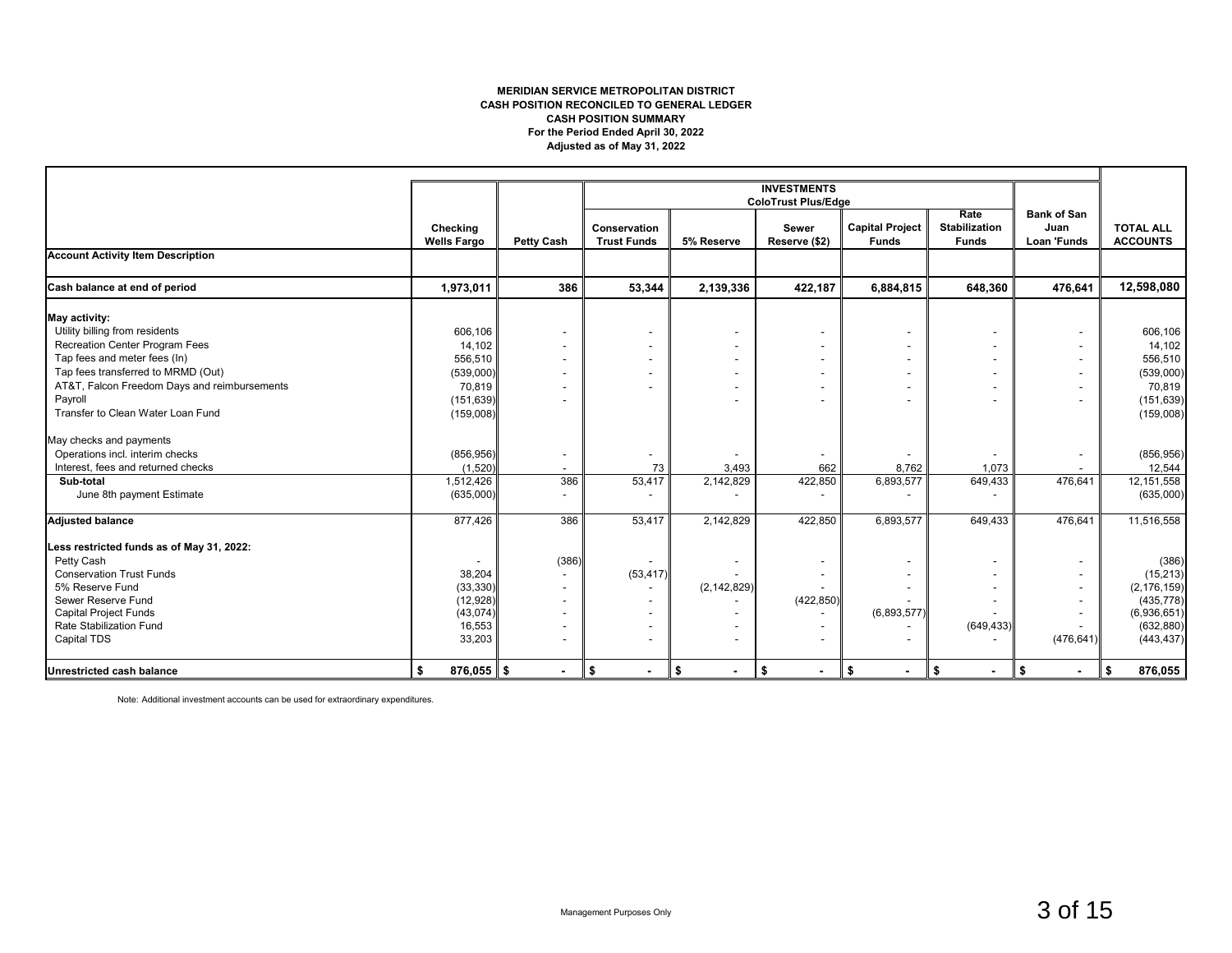### **Meridian Service Metropolitan District Statement of Revenues, Expenses and Change in Fund Balance Budget vs. Actual - Accrual Basis SUMMARY OF ALL FUNDS For the One Month and Four Months Ended April 30, 2022**

|                                              | Month of<br>Apr 2022 | <b>YTD Actual</b> | <b>Budget</b>            | Adopted 2022 Variance Over % of Budget<br>(Under) Budget (33.3% YTD) |        |
|----------------------------------------------|----------------------|-------------------|--------------------------|----------------------------------------------------------------------|--------|
| <b>REVENUES</b>                              |                      |                   |                          |                                                                      |        |
| General Revenue - Fund 10                    | \$201,553            | \$206,211         | \$368,634                | (5162, 423)                                                          | 55.9%  |
| Parks/Grounds Revenue - Fund 15              | 105,352              | 416,569           | 1,271,805                | (855, 236)                                                           | 32.8%  |
| Rec Center Revenue - Fund 16                 | 182,789              | 716,401           | 2,206,548                | (1,490,147)                                                          | 32.5%  |
| <b>Water Revenue - Fund 40</b>               | 243,991              | 937,556           | 3,318,835                | (2,381,279)                                                          | 28.2%  |
| Sewer Revenue - Fund 50                      | 263,562              | 729,755           | 3,281,460                | (2,551,705)                                                          | 22.2%  |
| <b>Billing Fees</b>                          | 11,068               | 46,805            | 64,000                   | (17, 195)                                                            | 73.1%  |
| <b>Clean Water Surcharge</b>                 | 44,649               | 141,362           | 425,760                  | (284, 398)                                                           | 33.2%  |
| <b>Grant Revenue</b>                         |                      | 15,469            | 55,000                   | (39, 531)                                                            | 28.1%  |
| <b>Development Inspection Fees</b>           | 12,250               | 68,875            | $\overline{\phantom{a}}$ | 68,875                                                               |        |
| <b>Interest Income</b>                       | 38,184               | 43,582            |                          | 43,582                                                               |        |
| <b>Miscellaneous Income</b>                  |                      |                   | 150                      | (150)                                                                |        |
| <b>TOTAL REVENUES</b>                        | 1,103,398            | 3,322,586         | 10,992,192               | (7,669,606)                                                          | 30.2%  |
| <b>EXPENSES</b>                              |                      |                   |                          |                                                                      |        |
| <b>Fund &amp; General Expenses</b>           |                      |                   |                          |                                                                      |        |
| General & Admin. Expense                     | 66,515               | 199,698           | 817,989                  | (618, 291)                                                           | 24.4%  |
| <b>Personnel Expenses</b>                    | 166,526              | 616,583           | 2,542,460                | (1,925,877)                                                          | 24.3%  |
| Parks/Grounds Expense - Fund 15              | 20,016               | 75,572            | 575,000                  | (499, 428)                                                           | 13.1%  |
| <b>MRRC Expense - Fund 16</b>                | 62,020               | 149,559           | 508,720                  | (359, 161)                                                           | 29.4%  |
| Water Expense - Fund 40                      | 36,013               | 142,415           | 1,139,500                | (997,085)                                                            | 12.5%  |
| Sewer Expense - Fund 50                      | 63,012               | 212,638           | 843,800                  | (631, 162)                                                           | 25.2%  |
| <b>General Operating Expenses</b>            | 81,962               | 322,642           | 1,133,520                | (810, 878)                                                           | 28.5%  |
| <b>TOTAL Fund &amp; General Expenses</b>     | 496,064              | 1,719,108         | 7,560,989                | (5,841,881)                                                          | 22.7%  |
| <b>Capital Expenses</b>                      |                      |                   |                          |                                                                      |        |
| Capital Expense - Other                      | 6,420                | 30,030            | 60,000                   | (29, 970)                                                            | 50.0%  |
| Capital Expense P&G Fund 15                  | 300,000              | 300,000           | 300,000                  |                                                                      | 100.0% |
| <b>Capital Expense MRRC Fund 16</b>          | 23,772               | 155,378           | 268,000                  | (112, 622)                                                           | 58.0%  |
| Capital Expense Water Fund 40                | 39,228               | 150,280           | 6,280,000                | (6, 129, 720)                                                        | 2.4%   |
| <b>Capital Expense Sewer Fund 50</b>         |                      |                   | 150,000                  | (150,000)                                                            |        |
| Capital Outlay - Vehicle                     |                      | 899               | 85,000                   | (84, 101)                                                            | 1.1%   |
| <b>Capital Interest Expense</b>              |                      | 351,620           | 703,240                  | (351, 620)                                                           | 50.0%  |
| <b>TOTAL Capital Expenses</b>                | 369,420              | 988,207           | 7,846,240                | (6,858,033)                                                          | 12.6%  |
| <b>TOTAL EXPENSES</b>                        | 865,484              | 2,707,315         | 15,407,229               | (12,699,914)                                                         | 17.6%  |
| <b>EXCESS REVENUES OVER (UNDER) EXPENSES</b> | 237,914              | 615,271           | (4, 415, 037)            | 5,030,308                                                            |        |
| <b>Other Financing Sources (Uses)</b>        |                      |                   |                          |                                                                      |        |
| <b>Tap Fees Received</b>                     | 699,000              | 3,054,000         | 4,750,000                | (1,696,000)                                                          | 64.3%  |
| <b>Tap Fees Transferred to MRMD</b>          | (742,000)            | (3,036,000)       | (4,750,000)              | 1,714,000                                                            | 63.9%  |
| <b>Transfer from (to) Other Funds</b>        | (23,089)             | (92,042)          | (278,000)                | 185,958                                                              | 33.1%  |
| <b>Emergency Reserve (5%)</b>                | 16,665               | 66,680            | 200,000                  | (133, 320)                                                           | 33.3%  |
| Emergency Reserve (\$2) - Sewer              | 6,424                | 25,362            | 78,000                   | (52, 638)                                                            | 32.5%  |
| <b>TOTAL Other Financing Sources (Uses)</b>  | (43,000)             | 18,000            |                          | 18,000                                                               |        |
| <b>NET CHANGE IN FUND BALANCE</b>            | \$194,914            | \$633,271         | (\$4,415,037)            | \$5,048,308                                                          |        |
|                                              |                      |                   |                          |                                                                      |        |
| <b>BEGINNING FUND BALANCE**</b>              |                      | 12,667,064        |                          |                                                                      |        |
| <b>ENDING FUND BALANCE</b>                   |                      | \$13,300,335      |                          |                                                                      |        |
| <b>Operating Fund Balance</b>                |                      | 2,871,332         |                          |                                                                      |        |
| <b>Capital Project Fund Balance</b>          |                      | 7,200,716         |                          |                                                                      |        |
| <b>Emergency Reserve Fund Balance 5%</b>     |                      | 2,163,819         |                          |                                                                      |        |
| Sewer Reserve Fund Balance \$2               |                      | 429,468           |                          |                                                                      |        |
| <b>Rate Stabilization Fund Balance</b>       |                      | 635,000           |                          |                                                                      |        |
| <b>Total Fund Balance</b>                    |                      | \$13,300,335      |                          |                                                                      |        |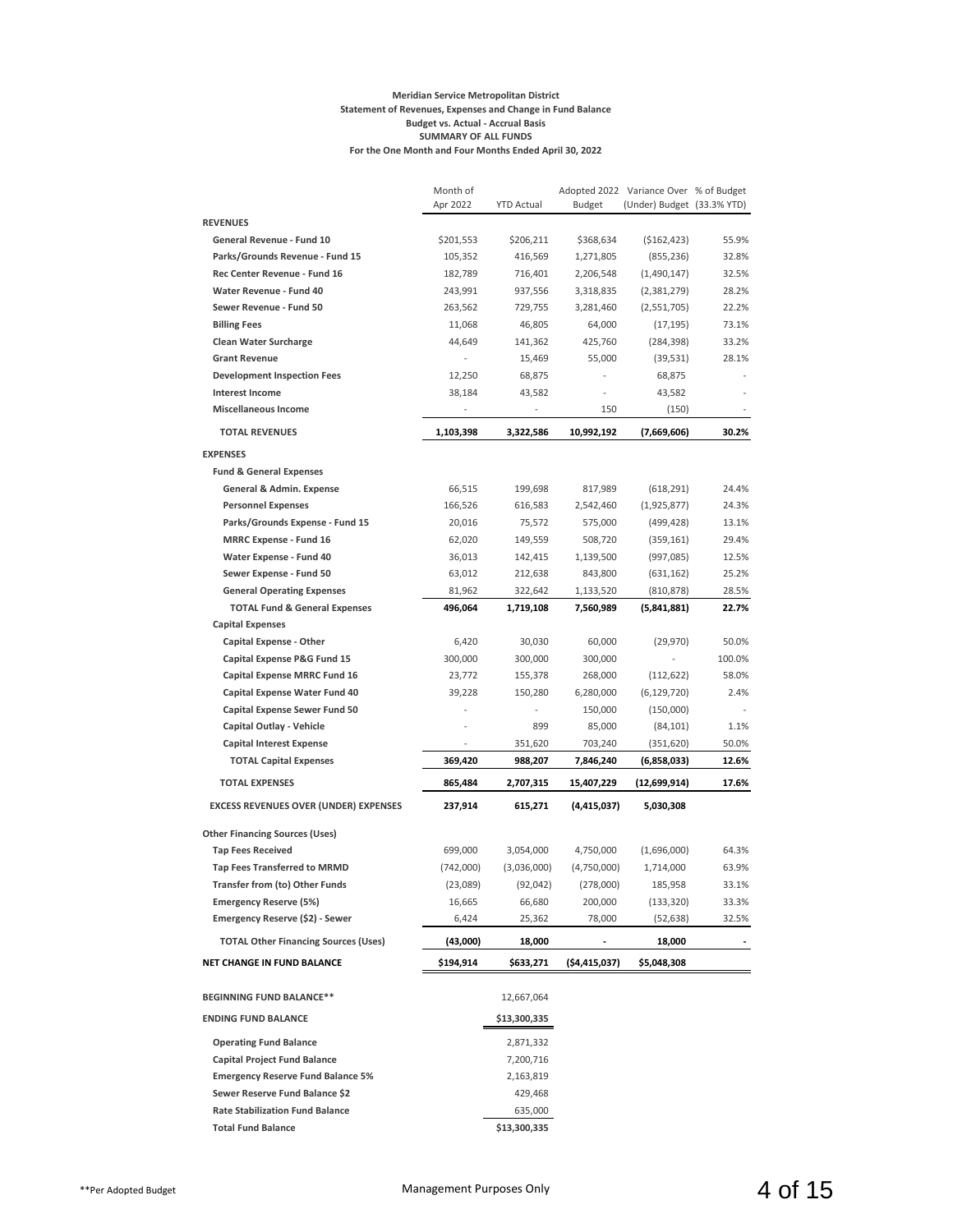## **Meridian Service Metropolitan District Statement of Revenues, Expenses and Change in Fund Balance Budget vs. Actual - Accrual Basis General Fund For the One Month and Four Months Ended April 30, 2022**

|                                          |                          |            |                          | Variance                                  |                          |
|------------------------------------------|--------------------------|------------|--------------------------|-------------------------------------------|--------------------------|
|                                          | Month of<br>Apr 2022     | YTD Actual | Adopted<br>2022 Budget   | Over (Under) % of Budget<br><b>Budget</b> | (33.3% YTD)              |
| <b>REVENUES</b>                          |                          |            |                          |                                           |                          |
| <b>IGA - Meridian Ranch</b>              | \$200,000                | \$200,000  | \$350,000                | (\$150,000)                               | 57.1%                    |
| AT&T Lease                               | 1,553                    | 6,211      | 18,634                   | (12, 423)                                 | 33.3%                    |
| <b>Interest Income</b>                   | 945                      | 2,327      |                          | 2,327                                     |                          |
| <b>Miscellaneous Income</b>              |                          |            | 150                      | (150)                                     |                          |
| <b>TOTAL REVENUES</b>                    | 202,498                  | 208,538    | 368,784                  | (160, 246)                                | 56.5%                    |
| <b>EXPENSES</b>                          |                          |            |                          |                                           |                          |
| <b>Accounting</b>                        |                          |            | 1,000                    | (1,000)                                   |                          |
| Audit                                    |                          |            | 20,000                   | (20,000)                                  |                          |
| <b>Payroll &amp; HR Services</b>         | 4,747                    | 17,790     | 54,000                   | (36, 210)                                 | 32.9%                    |
| <b>Election Expense</b>                  | $\overline{\phantom{a}}$ | 2,198      | 6,000                    | (3,803)                                   | 36.6%                    |
| <b>Engineering/Consulting</b>            | 122                      | 511        | 2,000                    | (1,489)                                   | 25.6%                    |
| Legal                                    | 3,848                    | 14,996     | 80,000                   | (65,004)                                  | 18.7%                    |
| <b>Personnel Expenses</b>                | 3,366                    | 8,510      | 30,357                   | (21, 847)                                 | 28.0%                    |
| <b>Copier - Contract Expenses</b>        | 220                      | 220        | 5,000                    | (4,780)                                   | 4.4%                     |
| IT/Computer/Software                     | 1,296                    | 5,197      | 14,200                   | (9,003)                                   | 36.6%                    |
| <b>Rent - Shared</b>                     | 3,734                    | 14,938     | 47,080                   | (32, 142)                                 | 31.7%                    |
| <b>Telephone &amp; Internet</b>          | 1,085                    | 3,716      | 7,500                    | (3,784)                                   | 49.5%                    |
| <b>Utilities</b>                         | 284                      | 1,269      | 4,000                    | (2,731)                                   | 31.7%                    |
| <b>Repairs &amp; Maint - Office</b>      | 255                      | 1,196      | 5,000                    | (3,804)                                   | 23.9%                    |
| <b>Office Furniture</b>                  | 6,057                    | 6,057      | $\overline{\phantom{a}}$ | 6,057                                     |                          |
| <b>Supplies</b>                          | 14                       | 873        | 5,500                    | (4,627)                                   | 15.9%                    |
| <b>Licenses, Certs &amp; Memberships</b> | $\overline{\phantom{a}}$ | 287        | 2,500                    | (2, 213)                                  | 11.5%                    |
| <b>Insurance</b>                         | 612                      | 1,695      | 5,839                    | (4, 144)                                  | 29.0%                    |
| <b>Subscriptions</b>                     |                          | 25         | 250                      | (225)                                     | 10.0%                    |
| <b>Bank Charges</b>                      |                          | 25         | $\overline{\phantom{a}}$ | 25                                        |                          |
| <b>Public Information</b>                |                          |            | 500                      | (500)                                     |                          |
| <b>Meals &amp; Entertainment</b>         | 103                      | 693        | 6,284                    | (5, 591)                                  | 11.0%                    |
| <b>Miscellaneous Expense</b>             | $\overline{\phantom{a}}$ | ÷,         | 1,000                    | (1,000)                                   | $\overline{\phantom{a}}$ |
| Vehicle, Equipment & Travel              | 383                      | 1,674      | 4,900                    | (3, 226)                                  | 34.2%                    |
| <b>TABOR Emergency Reserve 3%</b>        | $\overline{\phantom{a}}$ |            | 11,062                   | (11,062)                                  |                          |
| <b>TOTAL EXPENSES</b>                    | 26,128                   | 81,871     | 313,972                  | (232, 101)                                | 26.1%                    |
| <b>NET CHANGE IN FUND BALANCE</b>        | \$176,371                | \$126,667  | \$54,812                 | \$71,855                                  |                          |
| <b>BEGINNING FUND BALANCE**</b>          |                          | 62,251     |                          |                                           |                          |
| <b>ENDING FUND BALANCE</b>               |                          | \$188,918  |                          |                                           |                          |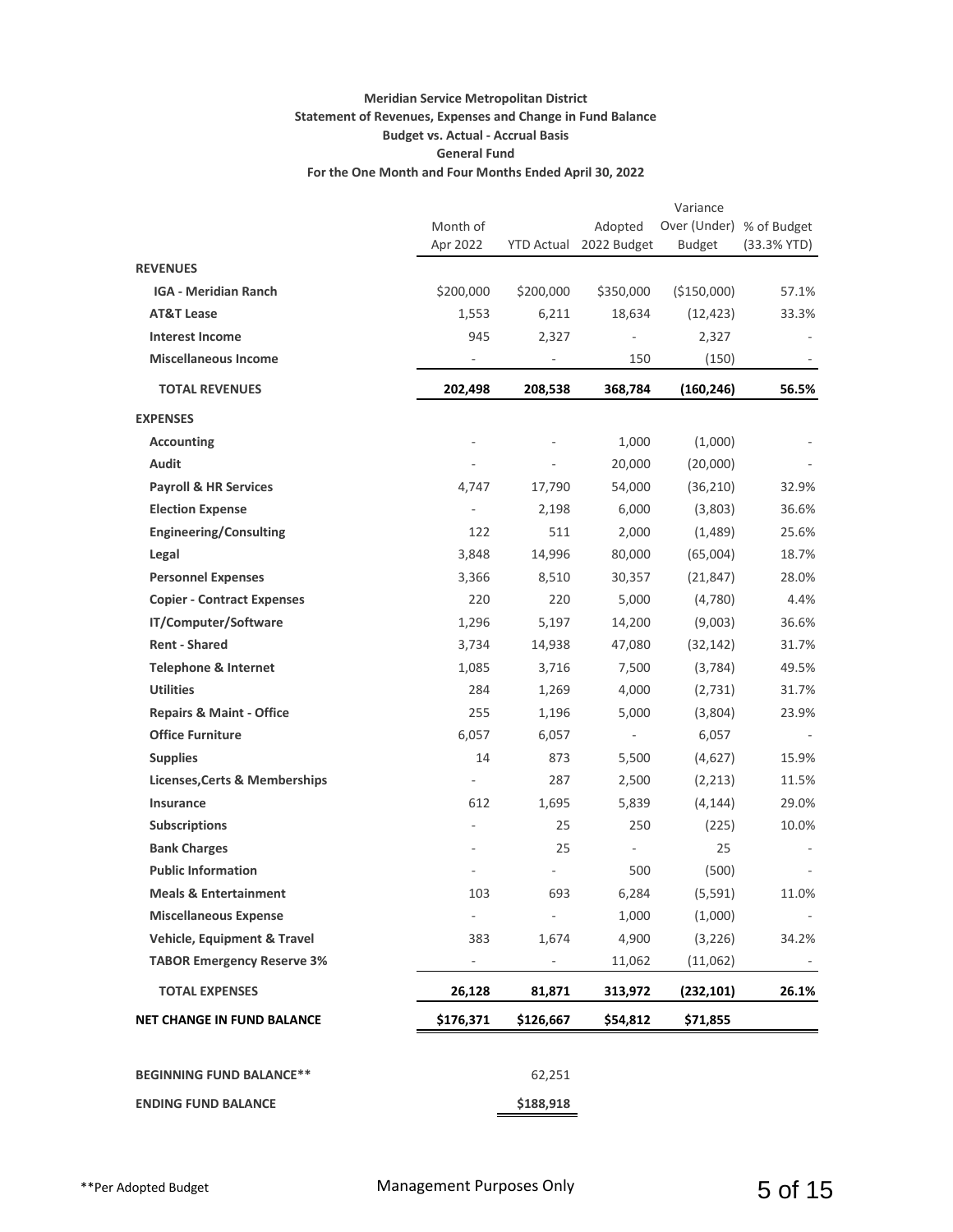### **Meridian Service Metropolitan District Statement of Revenues, Expenses and Change in Fund Balance Budget vs. Actual - Accrual Basis Parks & Grounds Fund For the One Month and Four Months Ended April 30, 2022**

|                                                          |                      |                   |                        | Variance                                  |                |
|----------------------------------------------------------|----------------------|-------------------|------------------------|-------------------------------------------|----------------|
|                                                          | Month of<br>Apr 2022 | <b>YTD Actual</b> | Adopted<br>2022 Budget | Over (Under) % of Budget<br><b>Budget</b> | (33.3% YTD)    |
| <b>REVENUES</b>                                          |                      |                   |                        |                                           |                |
| <b>Parks &amp; Grounds Fees</b>                          | \$88,415             | \$349,601         | \$1,065,143            | (5715, 542)                               | 32.8%          |
| <b>Street Lighting Fees</b>                              | 16,937               | 66,968            | 206,662                | (139, 694)                                | 32.4%          |
| <b>Billing Fees</b>                                      | 2,767                | 11,701            | 16,000                 | (4,299)                                   | 73.1%          |
| <b>Grant Revenue</b>                                     |                      | 15,321            | 55,000                 | (39, 679)                                 | 27.9%          |
| <b>Interest Income</b>                                   | 23                   | 48                |                        | 48                                        |                |
| <b>TOTAL REVENUES</b>                                    | 108,142              | 443,639           | 1,342,805              | (899, 166)                                | 33.0%          |
| <b>EXPENSES</b>                                          |                      |                   |                        |                                           |                |
| <b>General &amp; Admin. Expense</b>                      |                      |                   |                        |                                           |                |
| <b>Accounting</b>                                        |                      |                   | 1,000                  | (1,000)                                   |                |
| <b>Customer Billing Services</b>                         | 1,917                | 7,517             | 24,000                 | (16, 483)                                 | 31.3%          |
| <b>Engineering/Consulting</b>                            | 1,188                | 2,608             | 7,000                  | (4, 392)                                  | 37.3%          |
| Legal                                                    | 168                  | 168               | 2,500                  | (2, 332)                                  | 6.7%           |
| <b>Personnel Expenses</b>                                | 13,740               | 52,432            | 240,650                | (188, 218)                                | 21.8%          |
| <b>General Operations - Admin</b>                        | 1,734                | 4,715             | 19,900                 | (15, 185)                                 | 23.7%          |
| <b>TOTAL General &amp; Admin. Expense</b>                | 18,746               | 67,439            | 295,050                | (227, 611)                                | 22.9%          |
| <b>Operating Expense</b>                                 |                      |                   |                        |                                           |                |
| Landscape Repair & Maint.                                | 18,139               | 71,303            | 506,000                | (434, 697)                                | 14.1%          |
| Hardscape Repair & Maint.                                | 392                  | 872               | 24,500                 | (23, 628)                                 | 3.6%           |
| Park Maint.                                              | 389                  | 2,302             | 37,500                 | (35, 198)                                 | 6.1%           |
| Pond Maint.                                              | 1,096                | 1,096             | 7,000                  | (5,904)                                   | 15.7%          |
| <b>Utilities</b>                                         | 14,563               | 58,493            | 189,210                | (130, 717)                                | 30.9%          |
| Insurance                                                | 1,295                | 5,194             | 19,305                 | (14, 111)                                 | 26.9%          |
| Vehicle, Equipment & Travel                              | 807                  | 4,364             | 15,000                 | (10, 636)                                 | 29.1%<br>18.0% |
| <b>TOTAL Operating Expense</b>                           | 36,680               | 143,623           | 798,515                | (654, 892)                                |                |
| <b>Capital Outlay - Vehicle</b><br><b>TOTAL EXPENSES</b> |                      |                   | 21,000                 | (21,000)                                  | 18.9%          |
|                                                          | 55,426               | 211,062           | 1,114,565<br>228,240   | (903, 503)                                |                |
| <b>EXCESS REVENUES OVER (UNDER) EXPENSES</b>             | 52,716               | 232,577           |                        | 4,337                                     |                |
| <b>Other Financing Sources (Uses)</b>                    |                      |                   |                        |                                           |                |
| <b>Transfer from (to) Other Funds</b>                    |                      |                   |                        |                                           |                |
| <b>Transfer from (to) Capital</b>                        | (25,000)             | (100,000)         | (300,000)              | 200,000                                   | 33.3%          |
| <b>TOTAL Transfer from (to) Other Funds</b>              | (25,000)             | (100,000)         | (300,000)              | 200,000                                   | 33.3%          |
| <b>TOTAL Other Financing Sources (Uses)</b>              | (25,000)             | (100,000)         | (300,000)              | 200,000                                   | 33.3%          |
| <b>NET CHANGE IN FUND BALANCE</b>                        | \$27,716             | \$132,577         | (571,760)              | \$204,337                                 |                |
| <b>BEGINNING FUND BALANCE**</b>                          |                      | 334,973           |                        |                                           |                |
| <b>ENDING FUND BALANCE</b>                               |                      | \$467,550         |                        |                                           |                |
| <b>Operating Fund Balance</b>                            |                      | 312,546           |                        |                                           |                |
| <b>Emergency Reserve Fund Balance 5%</b>                 |                      | 145,004           |                        |                                           |                |
| <b>Rate Stabilization Fund Balance</b>                   |                      | 10,000            |                        |                                           |                |
| <b>Total Fund Balance</b>                                |                      | \$467,550         |                        |                                           |                |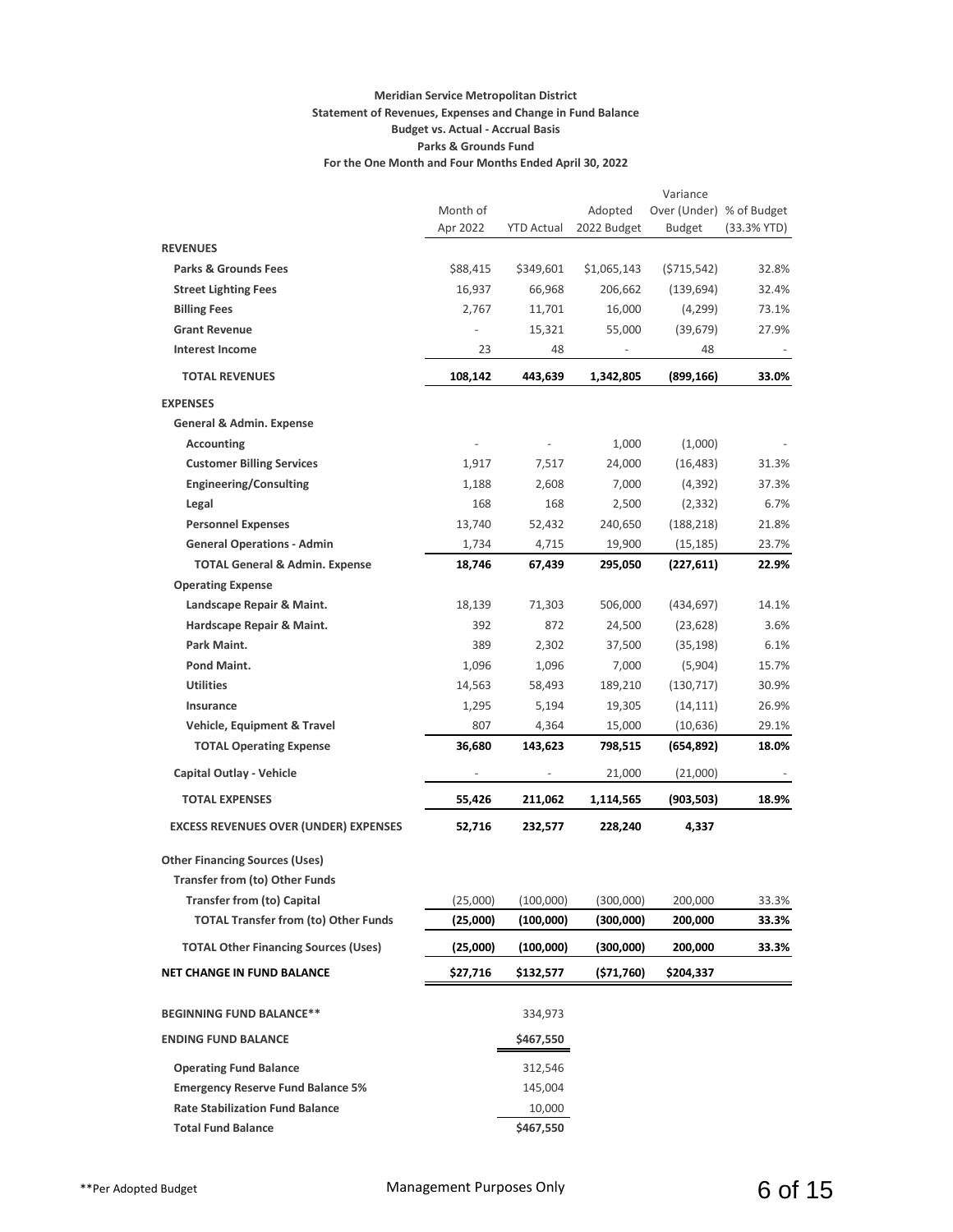### **Meridian Service Metropolitan District Statement of Revenues, Expenses and Change in Fund Balance Budget vs. Actual - Accrual Basis Recreation Center Fund For the One Month and Four Months Ended April 30, 2022**

|                                              |                          |                   |             | Variance Over |             |
|----------------------------------------------|--------------------------|-------------------|-------------|---------------|-------------|
|                                              | Month of                 |                   | Adopted     | (Under)       | % of Budget |
|                                              | Apr 2022                 | <b>YTD Actual</b> | 2022 Budget | <b>Budget</b> | (33.3% YTD) |
| <b>REVENUES</b>                              |                          |                   |             |               |             |
| <b>Recreation Center Service Fees</b>        | \$168,794                | \$667,416         | \$2,076,458 | (\$1,409,042) | 32.1%       |
| <b>Fee Based Programming</b>                 | 13,659                   | 47,206            | 114,000     | (66, 794)     | 41.4%       |
| <b>MRRC Concession Sales</b>                 |                          | 364               | 2,000       | (1,636)       | 18.2%       |
| <b>Falcon Freedom Days Revenue</b>           | ÷,                       |                   | 8,750       | (8, 750)      |             |
| <b>Advertising Fees</b>                      | 336                      | 1,414             | 5,340       | (3,926)       | 26.5%       |
| <b>Billing Fees</b>                          | 2,767                    | 11,701            | 16,000      | (4,299)       | 73.1%       |
| <b>Grant Revenue</b>                         |                          | 148               |             | 148           |             |
| <b>TOTAL REVENUES</b>                        | 185,555                  | 728,250           | 2,222,548   | (1,494,298)   | 32.8%       |
| <b>EXPENSES</b>                              |                          |                   |             |               |             |
| General & Admin. Expense                     |                          |                   |             |               |             |
| Accounting                                   |                          |                   | 1,000       | (1,000)       |             |
| <b>Customer Billing Services</b>             | 3,347                    | 13,128            | 42,000      | (28, 872)     | 31.3%       |
| <b>Engineering/Consulting</b>                | 769                      | 3,237             | 10,000      | (6, 763)      | 32.4%       |
| Legal                                        | ÷,                       | ÷                 | 1,000       | (1,000)       |             |
| <b>Personnel Expenses</b>                    | 83,415                   | 308,126           | 1,200,967   | (892, 841)    | 25.7%       |
| <b>General Operations - Admin</b>            | 5,156                    | 18,687            | 60,350      | (41, 663)     | 31.0%       |
| <b>TOTAL General &amp; Admin. Expense</b>    | 92,687                   | 343,178           | 1,315,317   | (972, 139)    | 26.1%       |
| <b>Operating Expense</b>                     |                          |                   |             |               |             |
| <b>Programming Supplies</b>                  | 4,239                    | 27,799            | 62,000      | (34, 201)     | 44.8%       |
| <b>Building Maint.</b>                       | 26,210                   | 47,067            | 144,720     | (97, 653)     | 32.5%       |
| Grounds Maint.                               | $\overline{\phantom{a}}$ | ÷,                | 1,000       | (1,000)       |             |
| Pool Maint.                                  | 5,626                    | 19,078            | 157,000     | (137, 922)    | 12.2%       |
| <b>MRRC Security</b>                         | $\overline{\phantom{a}}$ | 950               | 4,000       | (3,050)       | 23.8%       |
| Exercise Equip. & Furn.-Replace              | 24,812                   | 53,421            | 75,000      | (21, 579)     | 71.2%       |
| <b>MR Community Events</b>                   | 1,134                    | 1,245             | 15,000      | (13, 755)     | 8.3%        |
| <b>Falcon Freedom Days Expenses</b>          | $\frac{1}{2}$            | ÷,                | 50,000      | (50,000)      |             |
| <b>Utilities</b>                             | 16,124                   | 70,454            | 186,375     | (115, 921)    | 37.8%       |
| Insurance                                    | 2,275                    | 9,106             | 32,315      | (23, 209)     | 28.2%       |
| Vehicle, Equipment & Travel                  |                          | 849               | 2,500       | (1,651)       | 34.0%       |
| <b>TOTAL Operating Expense</b>               | 80,419                   | 229,967           | 729,910     | (499,943)     | 31.5%       |
|                                              |                          |                   |             |               |             |
| <b>TOTAL EXPENSES</b>                        | 173,107                  | 573,146           | 2,045,227   | (1,472,081)   | 28.0%       |
| <b>EXCESS REVENUES OVER (UNDER) EXPENSES</b> | 12,449                   | 155,104           | 177,321     | (22, 217)     |             |
| <b>Other Financing Sources (Uses)</b>        |                          |                   |             |               |             |
| <b>Transfer from (to) Other Funds</b>        |                          |                   |             |               |             |
| <b>Transfer from (to) Capital</b>            | (22, 330)                | (89, 360)         | (268,000)   | 178,640       | 33.3%       |
| <b>TOTAL Transfer from (to) Other Funds</b>  | (22,330)                 | (89,360)          | (268,000)   | 178,640       | 33.3%       |
| <b>TOTAL Other Financing Sources (Uses)</b>  | (22,330)                 | (89,360)          | (268,000)   | 178,640       | 33.3%       |
|                                              |                          |                   |             |               |             |
| <b>NET CHANGE IN FUND BALANCE</b>            | (\$9,881)                | \$65,744          | (\$90,679)  | \$156,423     |             |
| <b>BEGINNING FUND BALANCE**</b>              |                          | 427,347           |             |               |             |
| <b>ENDING FUND BALANCE</b>                   |                          | \$493,091         |             |               |             |
| <b>Operating Fund Balance</b>                |                          | 323,513           |             |               |             |
| <b>Emergency Reserve Fund Balance 5%</b>     |                          | 159,578           |             |               |             |
| <b>Rate Stabilization Fund Balance</b>       |                          | 10,000            |             |               |             |
| <b>Total Fund Balance</b>                    |                          | \$493,091         |             |               |             |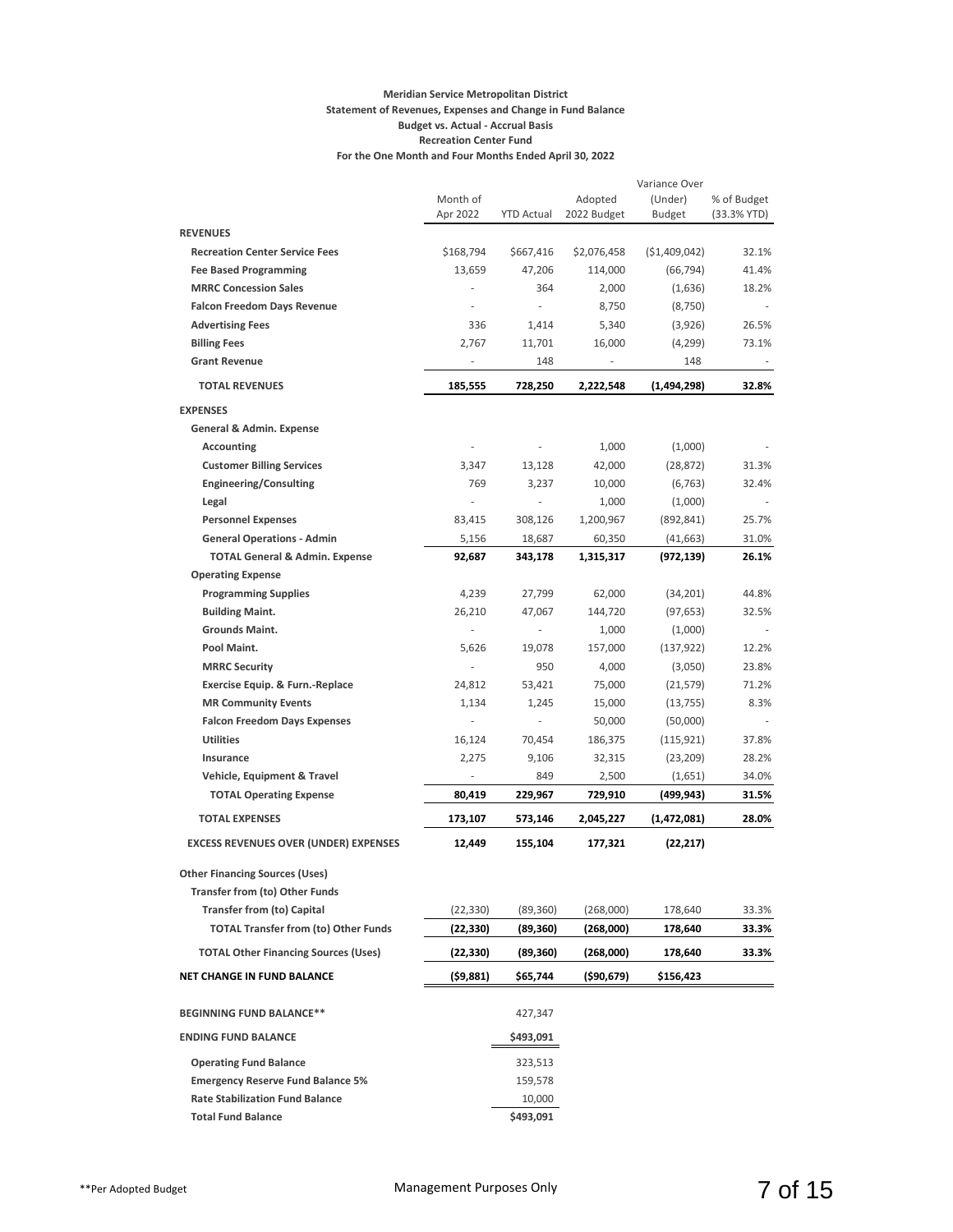### **Meridian Service Metropolitan District Statement of Revenues, Expenses and Change in Fund Balance Budget vs. Actual - Accrual Basis Capital Fund For the One Month and Four Months Ended April 30, 2022**

|                                              |                      |            |                          | Variance               |                            |
|----------------------------------------------|----------------------|------------|--------------------------|------------------------|----------------------------|
|                                              | Month of<br>Apr 2022 | YTD Actual | Adopted<br>2022 Budget   | Over (Under)<br>Budget | % of Budget<br>(33.3% YTD) |
| <b>REVENUES</b>                              |                      |            |                          |                        |                            |
| <b>Clean Water Surcharge</b>                 | \$44,649             | \$141,362  | \$425,760                | (\$284,398)            | 33.2%                      |
| <b>Interest Income</b>                       | 3,146                | 6,878      |                          | 6,878                  |                            |
| <b>TOTAL REVENUES</b>                        | 47,796               | 148,240    | 425,760                  | (277,520)              | 34.8%                      |
| <b>EXPENSES</b>                              |                      |            |                          |                        |                            |
| <b>Capital Expense - Other</b>               |                      |            |                          |                        |                            |
| <b>Build-Out CIP &amp; Funding Plan</b>      | 6,420                | 30,030     | 60,000                   | (29, 970)              | 50.0%                      |
| <b>TOTAL Capital Expense - Other</b>         | 6,420                | 30,030     | 60,000                   | (29, 970)              | 50.0%                      |
| Capital Expense P&G Fund 15                  |                      |            |                          |                        |                            |
| 3rd Const & Acq-Winding Walk                 | 300,000              | 300,000    | 300,000                  |                        | 100.0%                     |
| <b>TOTAL Capital Expense P&amp;G Fund 15</b> | 300,000              | 300,000    | 300,000                  |                        | 100.0%                     |
| <b>Capital Expense MRRC Fund 16</b>          |                      |            |                          |                        |                            |
| <b>MRRC Expansion</b>                        |                      |            | 50,000                   | (50,000)               |                            |
| <b>Lobby Remodel</b>                         | 51                   | 124,983    | 118,000                  | 6,983                  | 105.9%                     |
| <b>Locker Replacement</b>                    |                      |            | 100,000                  | (100,000)              |                            |
| Pool Improvements 2022                       | 23,721               | 30,396     | $\overline{\phantom{a}}$ | 30,396                 |                            |
| <b>TOTAL Capital Expense MRRC Fund 16</b>    | 23,772               | 155,378    | 268,000                  | (112, 622)             | 58.0%                      |
| Capital Expense Water Fund 40                |                      |            |                          |                        |                            |
| <b>Expand Filter Plant &amp; Bldg</b>        | 16,213               | 75,929     | 2,000,000                | (1,924,071)            | 3.8%                       |
| Purchase WHMD 2.0 MG Water Tank              |                      |            | 750,000                  | (750,000)              |                            |
| <b>Water Rights</b>                          | 22,086               | 65,981     | 750,000                  | (684, 019)             | 8.8%                       |
| Wells at Guthrie Ranch Site 4                |                      |            | 30,000                   | (30,000)               |                            |
| <b>Well at Latigo Trails</b>                 |                      |            | 1,500,000                | (1,500,000)            |                            |
| <b>Transmission Line FP to Tanks</b>         | 929                  | 8,371      | 1,200,000                | (1, 191, 629)          | 0.7%                       |
| <b>Latigo Transmission Line</b>              |                      |            | 50,000                   | (50,000)               |                            |
| <b>TOTAL Capital Expense Water Fund 40</b>   | 39,228               | 150,280    | 6,280,000                | (6, 129, 720)          | 2.4%                       |
| <b>Capital Expense Sewer Fund 50</b>         |                      |            |                          |                        |                            |
| WH Sewer Bypass Phase 2 & 3                  |                      |            | 75,000                   | (75,000)               |                            |
| <b>Mid-Point Injection Station</b>           |                      |            | 20,000                   | (20,000)               |                            |
| 2022 Lift Station Improvements               |                      |            | 55,000                   | (55,000)               |                            |
| <b>TOTAL Capital Expense Sewer Fund 50</b>   |                      |            | 150,000                  | (150,000)              |                            |
| <b>Capital Interest Expense</b>              |                      | 351,620    | 703,240                  | (351, 620)             | 50.0%                      |
|                                              |                      |            |                          |                        |                            |
| <b>TOTAL EXPENSES</b>                        | 369,420              | 987,308    | 7,761,240                | (6,773,932)            | 12.7%                      |
| <b>EXCESS REVENUES OVER (UNDER) EXPENSES</b> | (321, 624)           | (839,068)  | (7, 335, 480)            | 6,496,412              |                            |
| <b>Other Financing Sources (Uses)</b>        |                      |            |                          |                        |                            |
| Transfer from (to) Other Funds               |                      |            |                          |                        |                            |
| Transfer from (to) General Fund              | 191,665              | 766,680    | 2,300,000                | (1,533,320)            | 33.3%                      |
| <b>Transfer from (to) P&amp;G Fund</b>       | 25,000               | 100,000    | 300,000                  | (200,000)              | 33.3%                      |
| Transter from (to) Rec Fund                  | 22,330               | 89,360     | 268,000                  | (178, 640)             | 33.3%                      |
| Transfer from (to) Water Fund                | 170,830              | 683,360    | 2,050,000                | (1,366,640)            | 33.3%                      |
| <b>Transfer from (to) Sewer Fund</b>         | 4,400                | 17,646     | 52,846                   | (35, 200)              | 33.4%                      |
| <b>TOTAL Transfer from (to) Other Funds</b>  | 414,225              | 1,657,046  | 4,970,846                | (3,313,800)            | 33.3%                      |
| <b>TOTAL Other Financing Sources (Uses)</b>  | 414,225              | 1,657,046  | 4,970,846                | (3,313,800)            | 33.3%                      |
| NET CHANGE IN FUND BALANCE                   | 92,601               | 817,978    | (2,364,634)              | 3,182,612              |                            |
|                                              |                      |            |                          |                        |                            |
| <b>BEGINNING FUND BALANCE**</b>              |                      | 6,382,738  |                          |                        |                            |
| <b>ENDING FUND BALANCE</b>                   |                      | 7,200,716  |                          |                        |                            |
| Other - Fund 10                              |                      | 650,716    |                          |                        |                            |
| Parks & Ground Fund 15                       |                      | (18, 181)  |                          |                        |                            |
| <b>Recreation Center Fund 16</b>             |                      | 303,918    |                          |                        |                            |
| Water Fund 40                                |                      | 4,783,443  |                          |                        |                            |
| Sewer Fund 50                                |                      | 908,901    |                          |                        |                            |
| TDS - Clean Water                            |                      | 571,919    |                          |                        |                            |
| <b>Total Fund Balance</b>                    |                      | 7,200,716  |                          |                        |                            |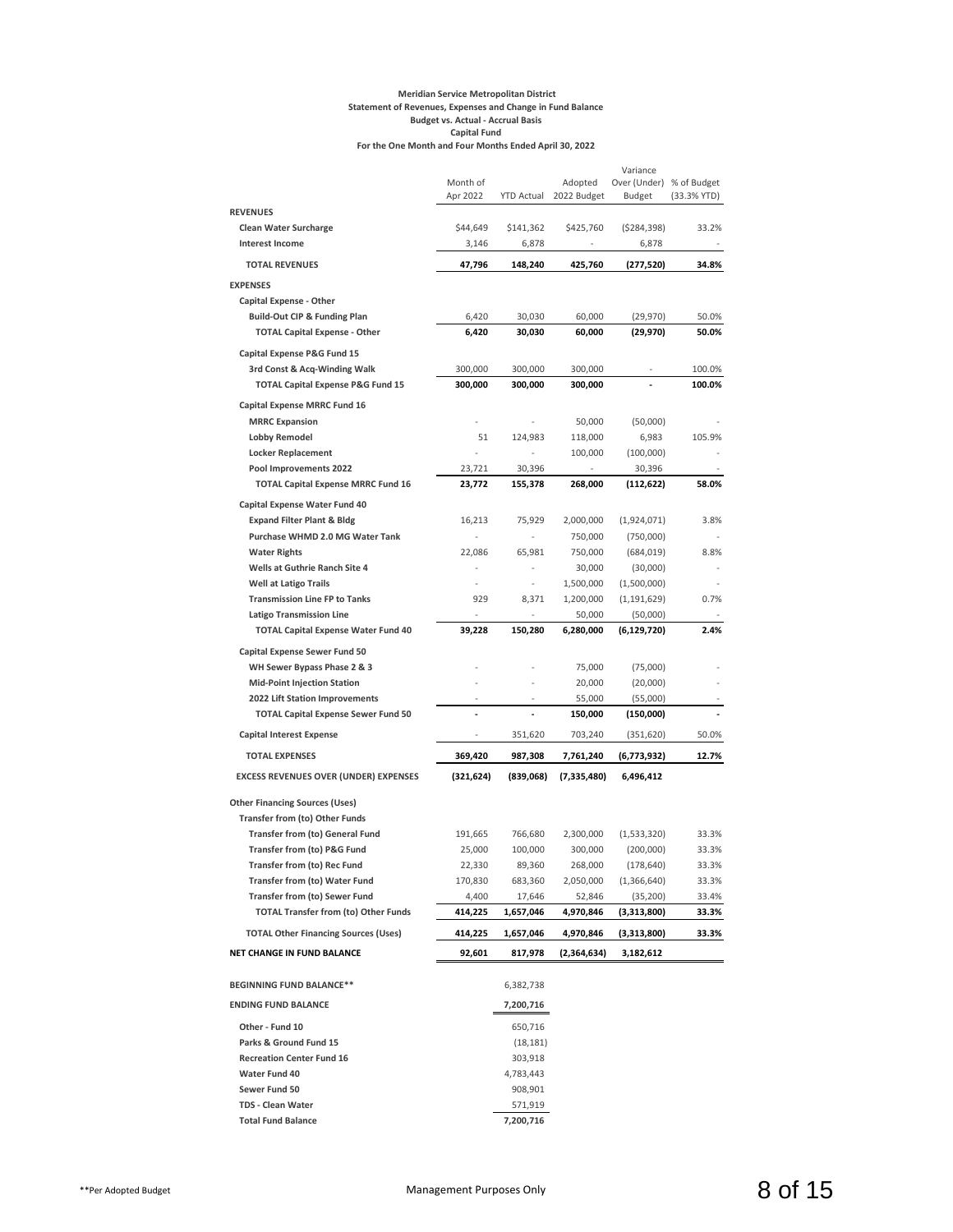### **Meridian Service Metropolitan District Statement of Revenues, Expenses and Change in Fund Balance Budget vs. Actual - Accrual Basis Water Fund For the One Month and Four Months Ended April 30, 2022**

|                                                      |                      |                   |                               | Variance Over            |                            |
|------------------------------------------------------|----------------------|-------------------|-------------------------------|--------------------------|----------------------------|
|                                                      | Month of<br>Apr 2022 | <b>YTD Actual</b> | Adopted 2022<br><b>Budget</b> | (Under)<br><b>Budget</b> | % of Budget<br>(33.3% YTD) |
| <b>REVENUES</b>                                      |                      |                   |                               |                          |                            |
| Water Service Fees - Res.                            | \$199,013            | \$761,080         | \$2,714,980                   | ( \$1,953,900)           | 28.0%                      |
| <b>Water Service Fees - Comm.</b>                    | 10,623               | 36,655            | 145,165                       | (108, 510)               | 25.3%                      |
| <b>Meter Set Fees</b>                                | 24,010               | 105,080           | 162,500                       | (57, 420)                | 64.7%                      |
| Irrigation                                           | 10,336               | 34,634            | 256,190                       | (221, 556)               | 13.5%                      |
| IGA Shared Water Cost Reimb.                         | 10                   | 108               | 40,000                        | (39, 892)                | 0.3%                       |
| <b>Billing Fees</b>                                  | 2,767                | 11,701            | 16,000                        | (4,299)                  | 73.1%                      |
| <b>Development Inspection Fees</b>                   | 6,125                | 34,438            |                               | 34,438                   |                            |
| <b>TOTAL REVENUES</b>                                | 252,883              | 983,695           | 3,334,835                     | (2,351,140)              | 29.5%                      |
| <b>EXPENSES</b>                                      |                      |                   |                               |                          |                            |
| General & Admin. Expense                             |                      |                   |                               |                          |                            |
| <b>Accounting</b>                                    |                      |                   | 1,000                         | (1,000)                  |                            |
| <b>Customer Billing Services</b>                     | 4,548                | 17,840            | 52,800                        | (34,960)                 | 33.8%                      |
| <b>Engineering/Consulting</b>                        | 5,522                | 14,197            | 100,000                       | (85, 803)                | 14.2%                      |
| Legal                                                | 1,723                | 1,807             | 20,000                        | (18, 193)                | 9.0%                       |
| <b>Personnel Expenses</b>                            | 24,185               | 110,227           | 524,311                       | (414,084)                | 21.0%                      |
| <b>General Operations - Admin</b>                    | 5,311                | 12,148            | 66,575                        | (54, 427)                | 18.2%                      |
| <b>TOTAL General &amp; Admin. Expense</b>            | 41,289               | 156,218           | 764,686                       | (608,468)                | 20.4%                      |
| <b>Operating Expense</b>                             |                      |                   |                               |                          |                            |
| <b>Water Operations General</b>                      | 837                  | 25,537            | 86,000                        | (60, 463)                | 29.7%                      |
| <b>Raw Water Operations</b>                          | 1,845                | 5,266             | 375,000                       | (369, 734)               | 1.4%                       |
| <b>Water Treatment Operations</b>                    | 18,889               | 25,074            | 473,000                       | (447, 926)               | 5.3%                       |
| <b>Water Distribution Operations</b>                 | 12,388               | 84,484            | 184,000                       | (99, 516)                | 45.9%                      |
| <b>Non-Potable Water Operations</b>                  | 2,054                | 2,054             | 21,500                        | (19, 446)                | 9.6%                       |
| <b>Utilities</b>                                     | 36,081               | 124,101           | 539,685                       | (415, 584)               | 23.0%                      |
| Insurance                                            | 3,085                | 16,693            | 49,447                        | (32, 754)                | 33.8%                      |
| Vehicle, Equipment & Travel                          | 637                  | 4,217             | 15,500                        | (11, 283)                | 27.2%                      |
| <b>TOTAL Operating Expense</b>                       | 75,816               | 287,425           | 1,744,132                     | (1,456,707)              | 16.5%                      |
| Capital Outlay - Vehicle                             |                      | 450               | 32,000                        | (31, 551)                | 1.4%                       |
| <b>TOTAL EXPENSES</b>                                | 117,105              | 444,093           | 2,540,818                     | (2,096,725)              | 17.5%                      |
| <b>EXCESS REVENUES OVER (UNDER) EXPENSES</b>         | 135,778              | 539,602           | 794,017                       | (254,415)                |                            |
| <b>Other Financing Sources (Uses)</b>                |                      |                   |                               |                          |                            |
| Tap & Transfers from (to) Other Funds                |                      |                   |                               |                          |                            |
| <b>Tap Fees Received</b>                             | 349,500              | 1,527,000         | 2,375,000                     | (848,000)                | 64.3%                      |
| <b>Tap Fees Transferred to MRMD</b>                  | (371,000)            | (1,518,000)       | (2,375,000)                   | 857,000                  | 63.9%                      |
| <b>Transfer from (to) Capital</b>                    | (170, 830)           | (683, 360)        | (2,050,000)                   | 1,366,640                | 33.3%                      |
| <b>TOTAL Tap &amp; Transfers from (to) Other Fun</b> | (192, 330)           | (674, 360)        | (2,050,000)                   | 1,375,640                | 32.9%                      |
| <b>TOTAL Other Financing Sources (Uses)</b>          | (192, 330)           | (674, 360)        | (2,050,000)                   | 1,375,640                | 32.9%                      |
| <b>NET CHANGE IN FUND BALANCE</b>                    | $($ \$56,552)        | (5134,758)        | (\$1,255,983)                 | \$1,121,225              |                            |
| <b>BEGINNING FUND BALANCE**</b>                      |                      | 2,166,493         |                               |                          |                            |
| <b>ENDING FUND BALANCE</b>                           |                      | \$2,031,735       |                               |                          |                            |
| <b>Operating Fund Balance</b>                        |                      | 725,982           |                               |                          |                            |
| <b>Emergency Reserve Fund Balance 5%</b>             |                      | 1,005,753         |                               |                          |                            |
| <b>Rate Stabilization Fund Balance</b>               |                      | 300,000           |                               |                          |                            |
| <b>Total Fund Balance</b>                            |                      | \$2,031,735       |                               |                          |                            |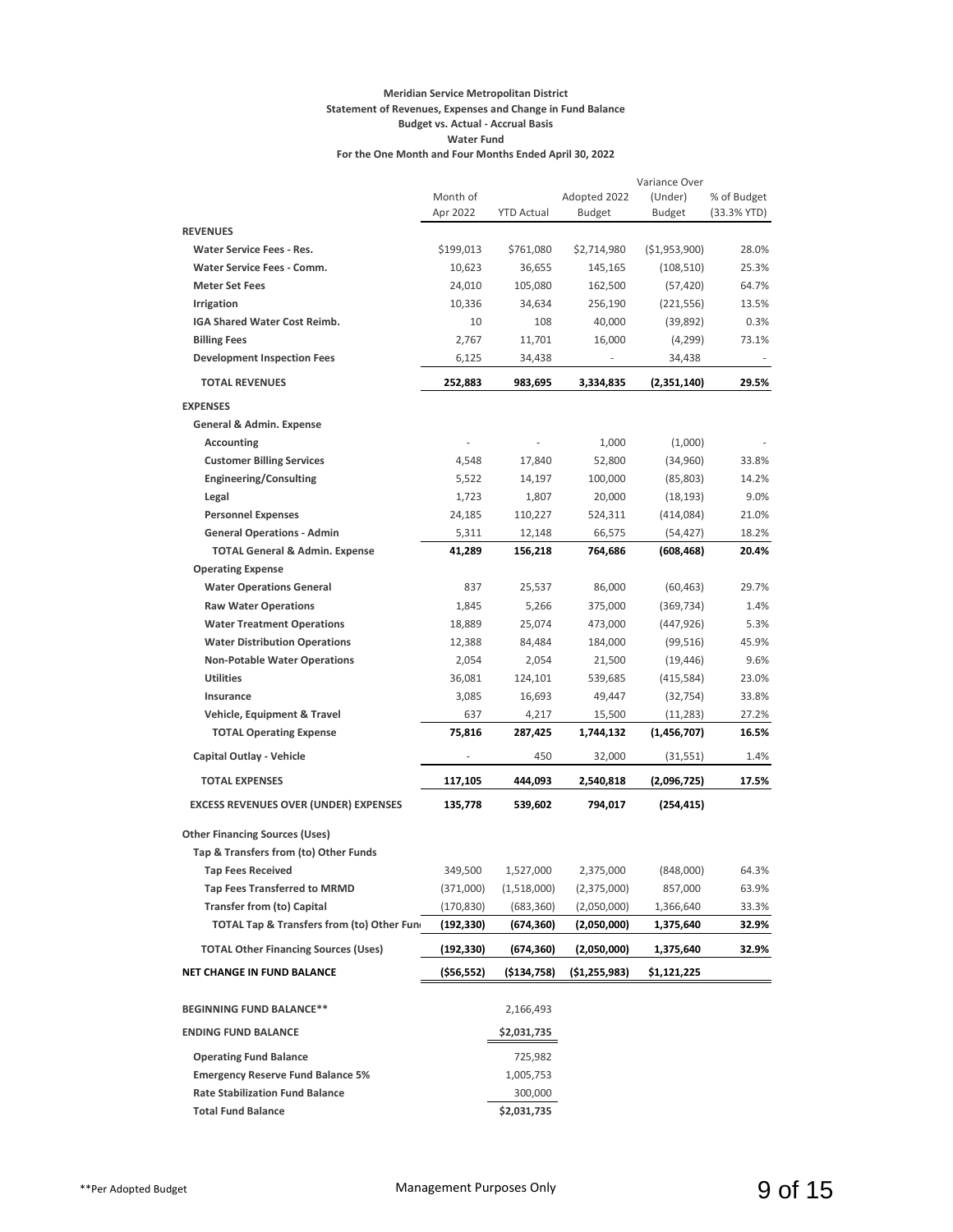### **Meridian Service Metropolitan District Statement of Revenues, Expenses and Change in Fund Balance Budget vs. Actual - Accrual Basis Sewer Fund For the One Month and Four Months Ended April 30, 2022**

|                                                           |                    |                    |                       | Variance Over               |                 |
|-----------------------------------------------------------|--------------------|--------------------|-----------------------|-----------------------------|-----------------|
|                                                           | Month of           |                    | Adopted               | (Under)                     | % of Budget     |
|                                                           | Apr 2022           | <b>YTD Actual</b>  | 2022 Budget           | <b>Budget</b>               | (33.3% YTD)     |
| <b>REVENUES</b>                                           |                    |                    |                       |                             |                 |
| Sewer Fees - Res.<br>Sewer Fees - Comm.                   | \$151,341<br>2,253 | \$598,239<br>5,286 | \$1,848,242<br>36,750 | ( \$1,250,003)<br>(31, 464) | 32.4%<br>14.4%  |
| <b>Sterling Ranch Revenue</b>                             | 100,986            | 100,986            | 1,341,468             | (1, 240, 482)               | 7.5%            |
| IGA Shared Sewer Cost Reimb.                              | 8,983              | 25,244             | 55,000                | (29, 756)                   | 45.9%           |
| <b>Billing Fees</b>                                       | 2,767              | 11,701             | 16,000                | (4, 299)                    | 73.1%           |
| <b>Development Inspection Fees</b>                        | 6,125              | 34,438             |                       | 34,438                      |                 |
| <b>Interest Income</b>                                    | 34,070             | 34,330             |                       | 34,330                      |                 |
| <b>TOTAL REVENUES</b>                                     |                    |                    |                       |                             |                 |
|                                                           | 306,524            | 810,224            | 3,297,460             | (2,487,236)                 | 24.6%           |
| <b>EXPENSES</b>                                           |                    |                    |                       |                             |                 |
| General & Admin. Expense                                  |                    |                    |                       |                             |                 |
| Accounting                                                |                    |                    | 1,000                 | (1,000)                     |                 |
| <b>Customer Billing Services</b>                          | 3,685              | 14,452             | 42,000                | (27, 548)                   | 34.4%           |
| <b>Engineering/Consulting</b>                             | 999                | 4,602              | 35,000                | (30, 398)                   | 13.1%           |
| Legal                                                     | 4,285              | 5,629              | 20,000                | (14, 371)                   | 28.1%           |
| <b>Personnel Expenses</b>                                 | 41,820             | 137,289            | 546,175               | (408, 886)                  | 25.1%           |
| <b>General Operations - Admin</b>                         | 4,399              | 8,972              | 49,050                | (40, 078)                   | 18.3%           |
| <b>TOTAL General &amp; Admin. Expense</b>                 | 55,187             | 170,943            | 693,225               | (522,282)                   | 24.7%           |
| <b>Operating Expense</b>                                  |                    |                    |                       |                             |                 |
| <b>Sewer Operations</b>                                   | 31,855             | 121,672            | 489,500               | (367, 828)                  | 24.9%           |
| <b>Lift Station Operations</b>                            | 24,048             | 46,815             | 244,200               | (197, 385)                  | 19.2%           |
| <b>Lift Station Operations-Shared</b><br><b>Utilities</b> | 7,109              | 44,151             | 110,100               | (65, 949)                   | 40.1%<br>123.7% |
| Insurance                                                 | 1,396              | 5,585<br>10,015    | 4,515<br>31,367       | 1,070                       | 31.9%           |
| Vehicle, Equipment & Travel                               | 2,504<br>2,201     | 10,203             | 26,500                | (21, 352)<br>(16, 297)      | 38.5%           |
| <b>TOTAL Operating Expense</b>                            | 69,112             | 238,442            | 906,182               | (667, 740)                  | 26.3%           |
|                                                           |                    |                    |                       |                             |                 |
| Capital Outlay - Vehicle                                  |                    | 450                | 32,000                | (31, 551)                   | 1.4%            |
| <b>TOTAL EXPENSES</b>                                     | 124,300            | 409,835            | 1,631,407             | (1,221,572)                 | 25.1%           |
| <b>EXCESS REVENUES OVER (UNDER) EXPENSES</b>              | 182,224            | 400,389            | 1,666,053             | (1,265,664)                 |                 |
| <b>Other Financing Sources (Uses)</b>                     |                    |                    |                       |                             |                 |
| Tap & Transfers from (to) Other Funds                     |                    |                    |                       |                             |                 |
| <b>Tap Fees Received</b>                                  | 349,500            | 1,527,000          | 2,375,000             | (848,000)                   | 64.3%           |
| <b>Tap Fees Transferred to MRMD</b>                       | (371,000)          | (1,518,000)        | (2,375,000)           | 857,000                     | 63.9%           |
| <b>Transfer from (to) Capital</b>                         | (196, 065)         | (784,326)          | (2,352,846)           | 1,568,520                   | 33.3%           |
| <b>Transfer from (to) Emer Reserve</b>                    | (16, 665)          | (66, 680)          | (200,000)             | 133,320                     | 33.3%           |
| Transfer from (to) Emer. (\$2)                            | (6,424)            | (25, 362)          | (78,000)              | 52,638                      | 32.5%           |
| TOTAL Tap & Transfers from (to) Other Fund                | (240,654)          | (867,368)          | (2,630,846)           | 1,763,478                   | 33.0%           |
| <b>Emergency Reserves</b>                                 |                    |                    |                       |                             |                 |
| <b>Emergency Reserve (5%)</b>                             | 16,665             | 66,680             | 200,000               | (133, 320)                  | 33.3%           |
| Emergency Reserve (\$2) - Sewer                           | 6,424              | 25,362             | 78,000                | (52, 638)                   | 32.5%           |
| <b>TOTAL Emergency Reserves</b>                           | 23,089             | 92,042             | 278,000               | (185,958)                   | 33.1%           |
| <b>TOTAL Other Financing Sources (Uses)</b>               | (217, 565)         | (775,326)          | (2,352,846)           | 1,577,520                   | 33.0%           |
| NET CHANGE IN FUND BALANCE                                | (\$35,341)         | (\$374,937)        | (\$686,793)           | \$311,856                   |                 |
|                                                           |                    |                    |                       |                             |                 |
| <b>BEGINNING FUND BALANCE**</b>                           |                    | 3,293,262          |                       |                             |                 |
| <b>ENDING FUND BALANCE</b>                                |                    | \$2,918,325        |                       |                             |                 |
| <b>Operating Fund Balance</b>                             |                    | 1,320,373          |                       |                             |                 |
| <b>Emergency Reserve Fund Balance 5%</b>                  |                    | 853,484            |                       |                             |                 |
| Sewer Reserve Fund Balance \$2                            |                    | 429,468            |                       |                             |                 |
| <b>Rate Stabilization Fund Balance</b>                    |                    | 315,000            |                       |                             |                 |
| <b>Total Fund Balance</b>                                 |                    | \$2,918,325        |                       |                             |                 |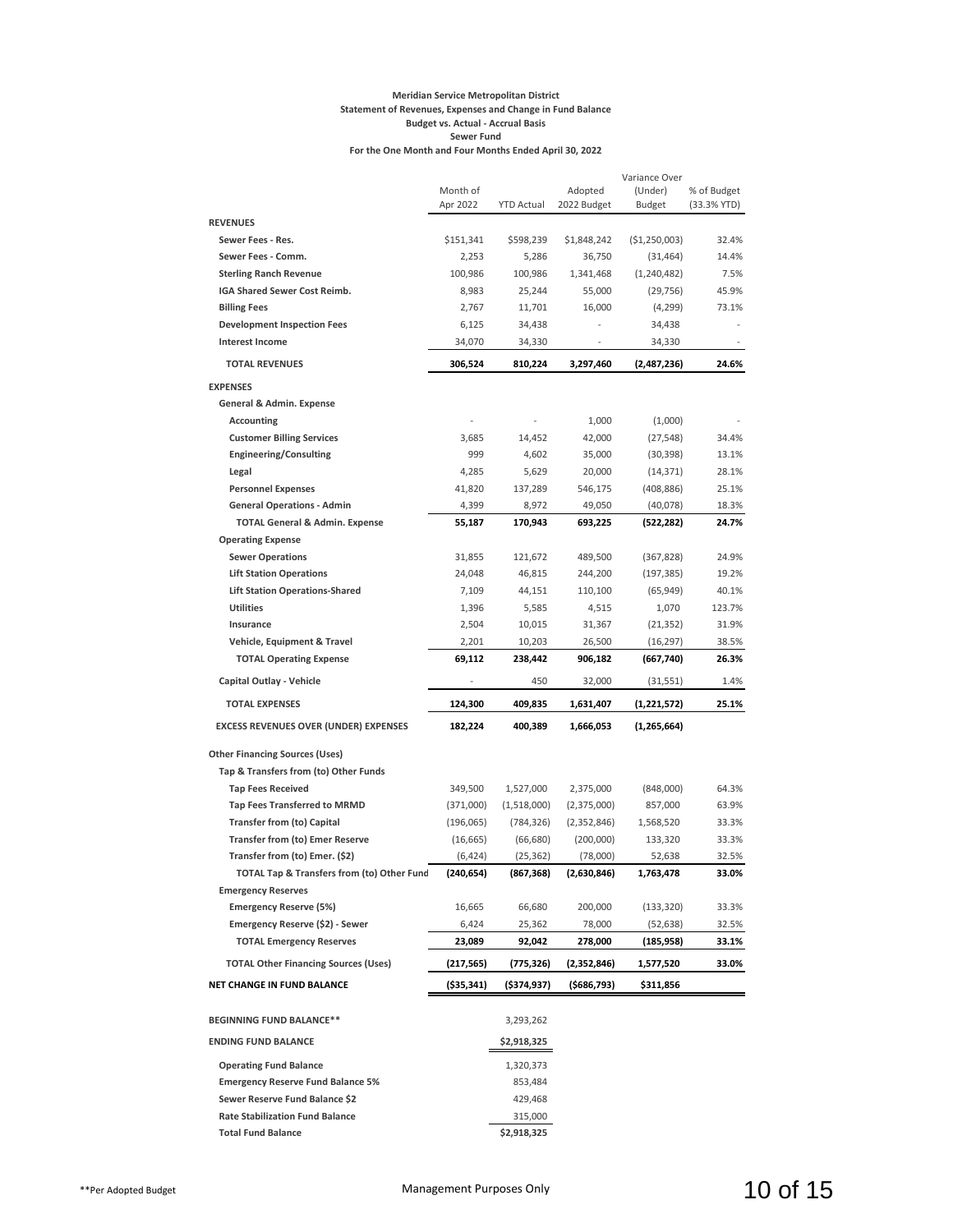# **12:07 PM Meridian Service Metropolitan District 06/07/22 Statement of Cash Flows - Unaudited**

# **April 2022**

|                                            | Apr 22          |
|--------------------------------------------|-----------------|
| <b>OPERATING ACTIVITIES</b>                |                 |
| Net Income                                 | 194,913.79      |
| <b>Adjustments to reconcile Net Income</b> |                 |
| to net cash provided by operations:        |                 |
| 1400110 Accounts Receivable                | 33,132.82       |
| 1400200 Accounts Receivable - Non UB       | $-125, 163.49$  |
| 1500100 · Prepaid Insurance                | 11,015.00       |
| 3000000 Accounts Payable                   | 354,963.33      |
| 3070100 Chase Credit Card                  | 1.348.23        |
| 3110100 · Payroll Taxes Payable            | 425.03          |
| 3110300 Employee Paid Ins Contrib.         | $-0.11$         |
| 3120000 · Retainage Payable                | $-12,279.01$    |
| Net cash provided by Operating Activities  | 458,355.59      |
| <b>FINANCING ACTIVITIES</b>                |                 |
| 4000100 Comprehensive Income               | -7,405.27       |
| Net cash provided by Financing Activities  | -7,405.27       |
| Net cash increase for period               | 450,950.32      |
| Cash at beginning of period                | 12, 147, 129.80 |
| Cash at end of period                      | 12,598,080.12   |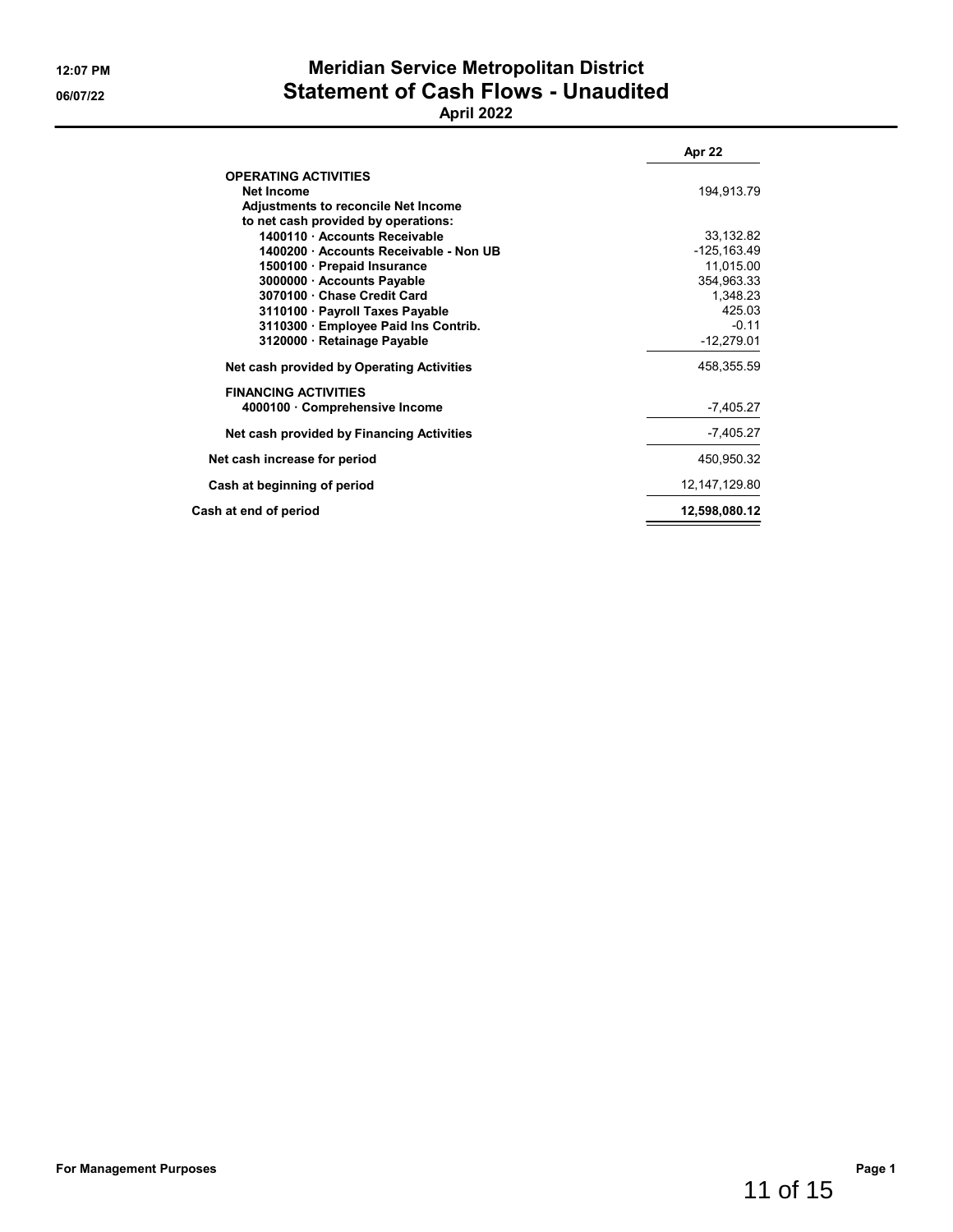# **12:05 PM Meridian Service Metropolitan District 06/07/22 Balance Sheet Summary - Unaudited Accrual Basis As of April 30, 2022**

|                                       | Apr 30, 22    |
|---------------------------------------|---------------|
| <b>ASSETS</b>                         |               |
| <b>Current Assets</b>                 |               |
| <b>Checking/Savings</b>               | 12,598,080.12 |
| <b>Accounts Receivable</b>            | 2,297,968.18  |
| <b>Other Current Assets</b>           | 88,120.00     |
| <b>Total Current Assets</b>           | 14,984,168.30 |
| <b>Fixed Assets</b>                   | 48,076,975.64 |
| <b>Other Assets</b>                   | 299,164.21    |
| <b>TOTAL ASSETS</b>                   | 63,360,308.15 |
| <b>LIABILITIES &amp; EQUITY</b>       |               |
| <b>Liabilities</b>                    |               |
| <b>Current Liabilities</b>            |               |
| <b>Accounts Payable</b>               | 752,650.21    |
| <b>Credit Cards</b>                   | $-7,032.80$   |
| <b>Other Current Liabilities</b>      | 14,079,432.34 |
| <b>Total Current Liabilities</b>      | 14,825,049.75 |
| <b>Long Term Liabilities</b>          | 26,555,537.95 |
| <b>Total Liabilities</b>              | 41,380,587.70 |
| <b>Equity</b>                         | 21,979,720.45 |
| <b>TOTAL LIABILITIES &amp; EQUITY</b> | 63,360,308.15 |
|                                       |               |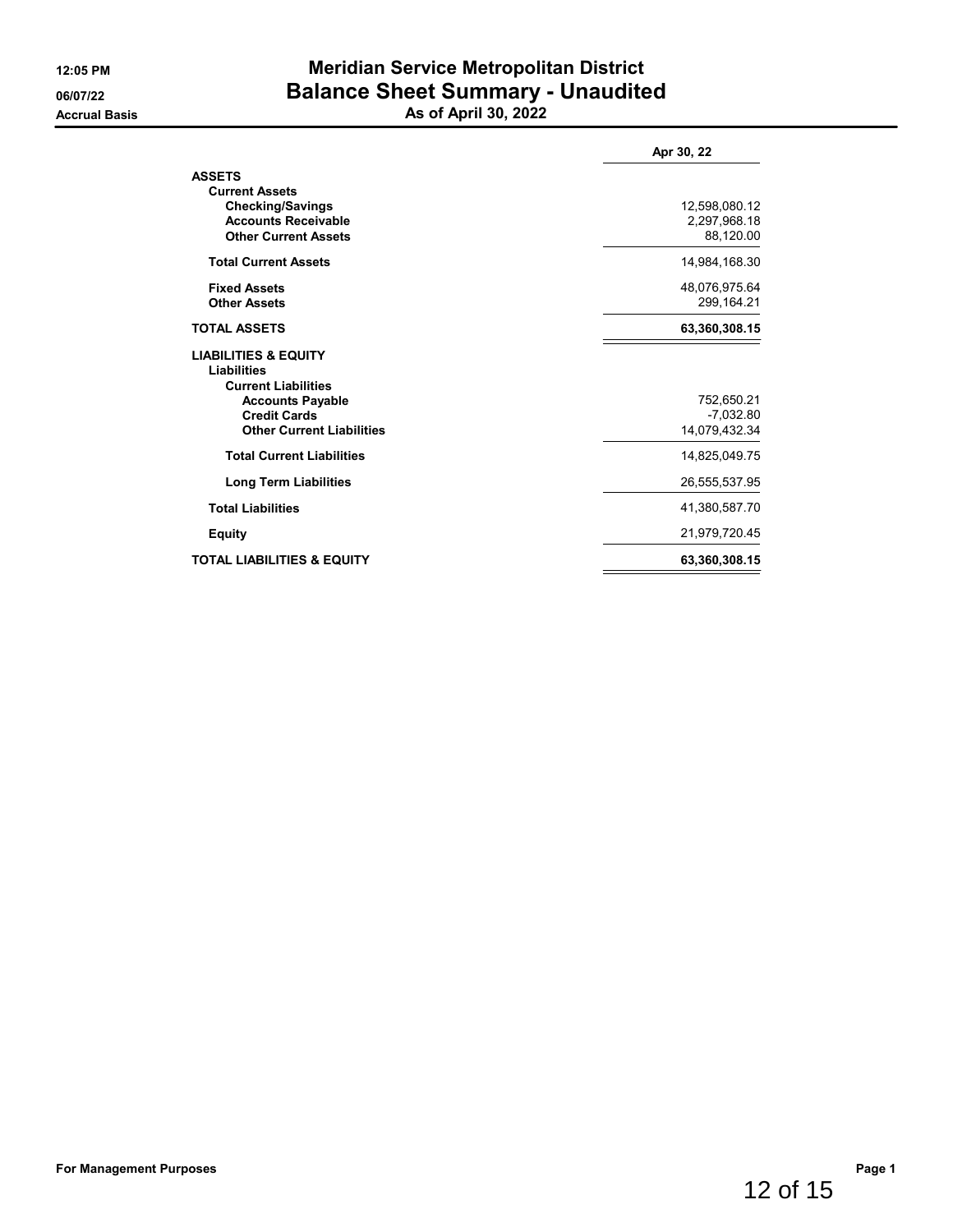# **12:06 PM Meridian Service Metropolitan District 06/07/22 Balance Sheet - Unaudited Accrual Basis As of April 30, 2022**

|                                                                                                 | Apr 30, 22                     |
|-------------------------------------------------------------------------------------------------|--------------------------------|
| <b>ASSETS</b>                                                                                   |                                |
| <b>Current Assets</b>                                                                           |                                |
| <b>Checking/Savings</b><br>1000000 · Operating Funds                                            |                                |
| 1000100 · Wells Fargo - Operating                                                               | 1,973,011.40                   |
| 1000300 · Petty Cash                                                                            | 386.16                         |
| Total 1000000 Operating Funds                                                                   | 1,973,397.56                   |
| 110000 · Non-Operating Funds                                                                    |                                |
| 1100100 ColoTrust - CTF from MRMD 8001                                                          | 15,326.99                      |
| 1100101 ColoTrust - CTF from MRMD E001                                                          | 38,016.76                      |
| 1100200 ColoTrust - Reserve 8002                                                                | 50,033.48                      |
| 1100201 ColoTrust - Reserve E002                                                                | 2,089,302.50                   |
| 1100400 ColoTrust - Sewer Reserve 8004                                                          | 37,491.90                      |
| 1100401 · ColoTrust - Sewer Reserve E003                                                        | 384,695.59                     |
| 1100500 · ColoTrust - Cap Projects 8005                                                         | 2,681,078.92                   |
| 1100501 · ColoTrust - Cap Projects E004<br>1100601 ColoTrus - Rate Stabiliz E005                | 4,203,736.05                   |
| 1100901 · Bank of the San Juans - Reserves                                                      | 648,359.58                     |
|                                                                                                 | 476,640.79                     |
| Total 110000 · Non-Operating Funds                                                              | 10,624,682.56                  |
| <b>Total Checking/Savings</b>                                                                   | 12,598,080.12                  |
| <b>Accounts Receivable</b><br>1400000 · Accounts Receivable<br>1400100 · UB Accounts Receivable |                                |
| 1400110 Accounts Receivable                                                                     | 836,375.90                     |
| Total 1400100 · UB Accounts Receivable                                                          | 836,375.90                     |
| 1400200 Accounts Receivable - Non UB                                                            | 1,461,592.28                   |
| Total 1400000 Accounts Receivable                                                               | 2,297,968.18                   |
| <b>Total Accounts Receivable</b>                                                                | 2,297,968.18                   |
| <b>Other Current Assets</b><br>1500000 · Prepaid Expenses<br>1500100 · Prepaid Insurance        | 88,120.00                      |
| Total 1500000 · Prepaid Expenses                                                                | 88,120.00                      |
| <b>Total Other Current Assets</b>                                                               | 88,120.00                      |
|                                                                                                 | 14,984,168.30                  |
| <b>Total Current Assets</b>                                                                     |                                |
| <b>Fixed Assets</b>                                                                             |                                |
| 2100000 Fixed Assets                                                                            |                                |
| 2110000 · Non-Depreciable Assets                                                                |                                |
| 2110100 · Water Rights                                                                          | 257,084.50                     |
| Total 2110000 · Non-Depreciable Assets                                                          | 257,084.50                     |
| 2120000 Depreciable Assets                                                                      |                                |
| 2120100 · Water System                                                                          | 38,293,567.39                  |
| 2120200 · Wastewater System                                                                     | 19,204,787.07                  |
| 2120400 · Systems - Acc. Dep.                                                                   | -21,915,512.79                 |
| Total 2120000 Depreciable Assets                                                                | 35,582,841.67                  |
| 2130000 · Recreation Assets                                                                     |                                |
|                                                                                                 |                                |
| 2130100 · Recreation Facilities<br>2130300 Recreation - Acc. Dep.                               | 16,821,402.59<br>-4,933,780.94 |
|                                                                                                 |                                |
| Total 2130000 · Recreation Assets                                                               | 11,887,621.65                  |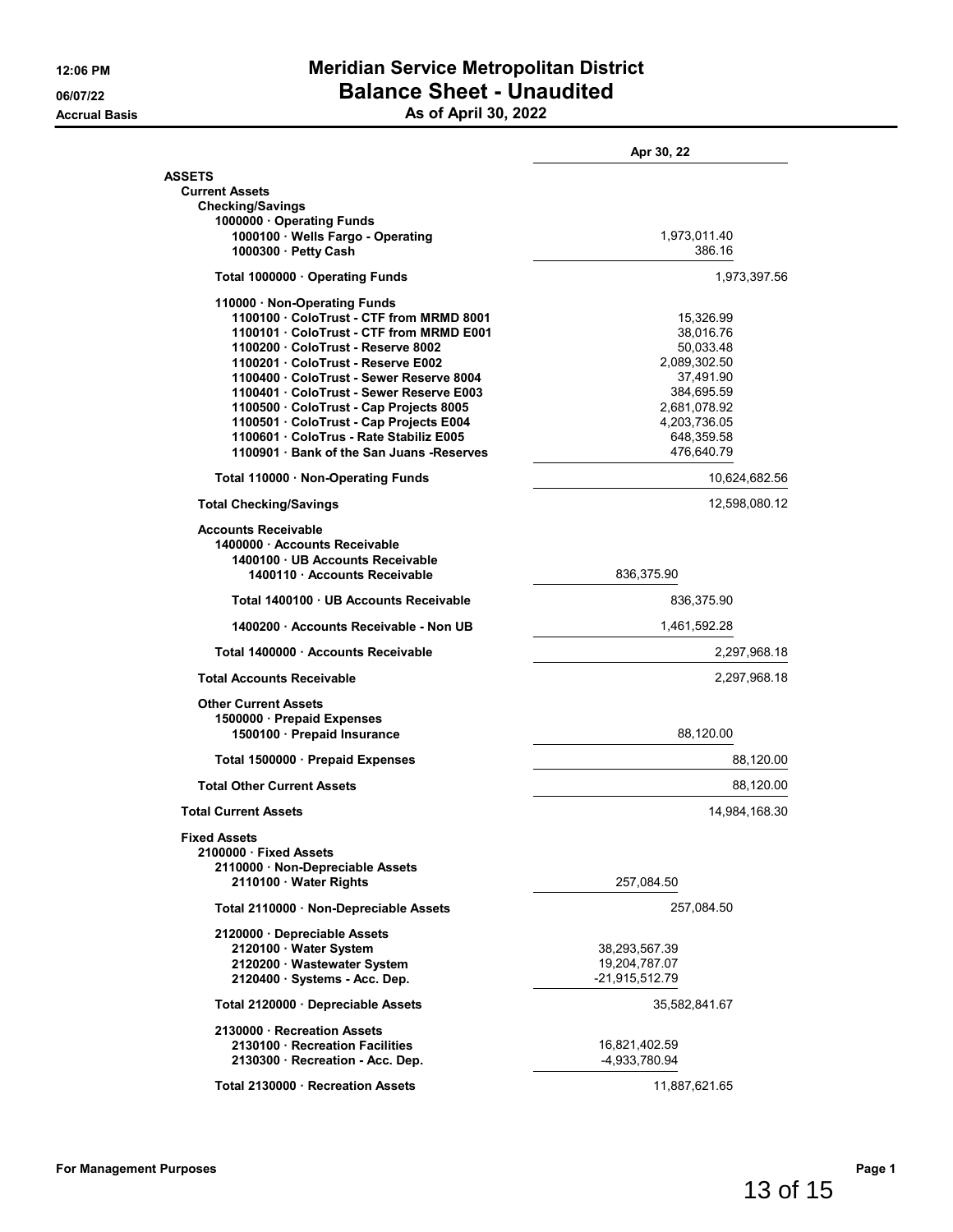# **12:06 PM Meridian Service Metropolitan District 06/07/22 Balance Sheet - Unaudited Accrual Basis As of April 30, 2022**

|                                                                                                                                                                                                                                     | Apr 30, 22                                                     |  |  |
|-------------------------------------------------------------------------------------------------------------------------------------------------------------------------------------------------------------------------------------|----------------------------------------------------------------|--|--|
| 2140000 · Vehicles & Equipment<br>2140100 · Vehicles & Equipment<br>2140300 · Vehicles & Equipment - Acc. Dep                                                                                                                       | 556,372.63<br>$-206,944.81$                                    |  |  |
| Total 2140000 · Vehicles & Equipment                                                                                                                                                                                                | 349,427.82                                                     |  |  |
| Total 2100000 Fixed Assets                                                                                                                                                                                                          | 48,076,975.64                                                  |  |  |
| <b>Total Fixed Assets</b>                                                                                                                                                                                                           | 48,076,975.64                                                  |  |  |
| Other Assets<br>1600000 Other Assets<br>1600100 · Security Deposit                                                                                                                                                                  | 11,580.00                                                      |  |  |
| Total 1600000 Other Assets                                                                                                                                                                                                          | 11,580.00                                                      |  |  |
| 2000000 · Construction in Progress<br>2010101 · CIP Build-Out CIP&Funding Plan<br>2016104 · CIP Lobby Remodel<br>2040103 · CIP Guthrie Well Area B & Line<br>2040105 · CIP Expand Filter Plant & Bldg<br>2040110 · CIP Water Rights | 124,034.45<br>11,646.98<br>2,686.00<br>22,467.96<br>126,748.82 |  |  |
| Total 2000000 · Construction in Progress                                                                                                                                                                                            | 287,584.21                                                     |  |  |
| <b>Total Other Assets</b>                                                                                                                                                                                                           | 299,164.21                                                     |  |  |
| TOTAL ASSETS                                                                                                                                                                                                                        | 63,360,308.15                                                  |  |  |
| LIABILITIES & EQUITY<br>Liabilities<br><b>Current Liabilities</b><br><b>Accounts Payable</b>                                                                                                                                        | 752,650.21                                                     |  |  |
| <b>Credit Cards</b>                                                                                                                                                                                                                 | $-7,032.80$                                                    |  |  |
| <b>Other Current Liabilities</b><br>3100000 Other Current Liabilities<br>3110000 · Payroll Liabilities                                                                                                                              | 743.67                                                         |  |  |
| 3120000 · Retainage Payable<br>3140000 · Accr Int Payable - Developer<br>3160000 · Deposits Held<br>3180300 Bank of San Juan Loan-Current                                                                                           | 153,211.67<br>13,591,477.00<br>5,000.00<br>329,000.00          |  |  |
| Total 3100000 Other Current Liabilities                                                                                                                                                                                             | 14,079,432.34                                                  |  |  |
| <b>Total Other Current Liabilities</b>                                                                                                                                                                                              | 14,079,432.34                                                  |  |  |
| <b>Total Current Liabilities</b>                                                                                                                                                                                                    | 14,825,049.75                                                  |  |  |
| <b>Long Term Liabilities</b><br>3500000 · Long Term Liabilities<br>3500100 · Notes Payable<br>3500200 · Cherokee - New WWTP (LT Liab)<br>3500300 Bank of San Juan TDS Loan                                                          | 9,315,476.39<br>12,893,061.56<br>4,347,000.00                  |  |  |
| Total 3500000 · Long Term Liabilities                                                                                                                                                                                               | 26,555,537.95                                                  |  |  |
| <b>Total Long Term Liabilities</b>                                                                                                                                                                                                  | 26,555,537.95                                                  |  |  |
| <b>Total Liabilities</b>                                                                                                                                                                                                            | 41,380,587.70                                                  |  |  |
| Equity<br>4000000 · Retained Earnings<br>4000100 · Comprehensive Income<br>Net Income                                                                                                                                               | 24,370,897.65<br>-42,391.90<br>$-2,348,785.30$                 |  |  |
| <b>Total Equity</b>                                                                                                                                                                                                                 | 21,979,720.45                                                  |  |  |
| TOTAL LIABILITIES & EQUITY                                                                                                                                                                                                          | 63,360,308.15                                                  |  |  |

14 of 15